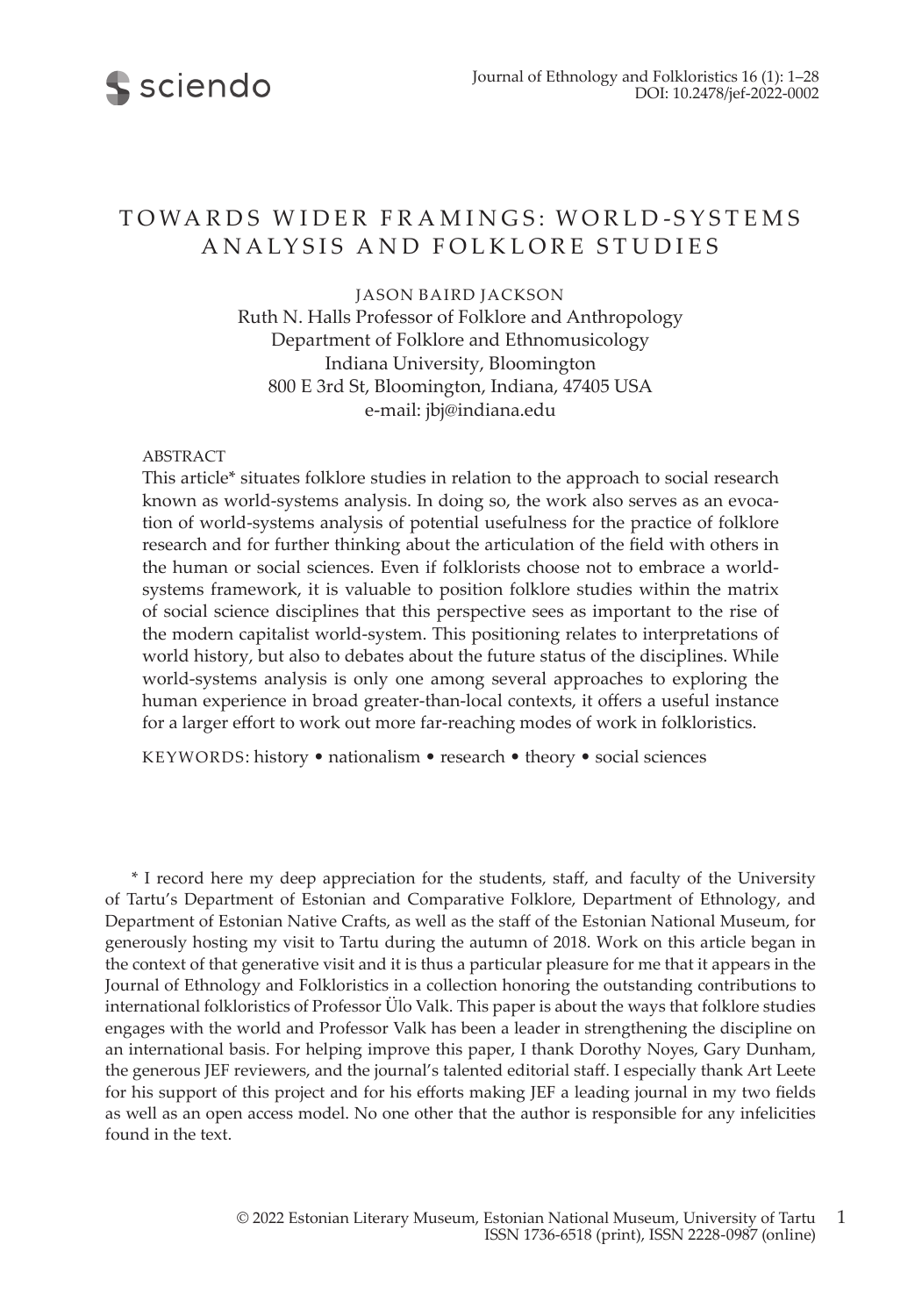*Folklore needs to be examined as a part of the political economy of nations and of the world system.* (Fine 2009: 103)

*It is always revealing, if sometimes disconcerting, to know how your colleagues in neighboring departments view you.* (Wallerstein 2003: 454)

# INTRODUCTION

While folklorists have cultivated theories and methods of their own, traveling theory and borrowed methods tend to arrive to folklore studies via cultural anthropology or, for some kinds of work, from literary studies.<sup>1</sup> Our friends and key interlocutors in sociology have consistently been influential figures concerned with the interaction order (Goffman 1983) or what sociologist and folklorist Gary Alan Fine (2012) has called "tiny publics." Our favorite sociologies have been social interactional and sociolinguistic. Our preference for the microsociological can be seen, for instance, in the remarkable staying power of Dan Ben-Amos' (1971: 13) formulation characterizing the field's object – folklore – as "artistic communication in small groups." Even more than in cultural anthropology, folklorists have avoided macrosociology, often knowing relatively little about its varied forms. When it comes to history, our preferences have tended towards cultural history (especially in an ethnological mode), oral history, microhistory, and emplaced social histories of relatively narrow spans of space and time. While we appreciated the way that the *Annales* historians cared about continuities in the everyday lives of non-elite people, as well as their interest in worldview and in topics such as agriculture and practical technologies, we have tended not to produce, or draw much on, the kinds of sweeping histories of the *longue durée* that we associate with their most famous works. Even historical work of any kind has grown less common in American folkloristics as the field there has continued to shift in ways initiated by its performance and communicative turn of the 1960s and 1970s (Williams 2017).

In this context, one might wonder why I am bothering to consider one of the most macrosociological and sweepingly historical perspectives in the social sciences from the vantage point of folklore studies. Few folklorists follow work in world-systems analysis and fewer still draw on it in their own research.2 My response to this reasonable query has two aspects. One is broad. As students of the human condition, even if our main concerns are oriented toward diversity rather than commonality and are focused on small groups rather than on the global situation, I think that our work will be stronger if we attend, at least with basic awareness, to the other end of these continua. But my reflection also centers on a specific issue, one in which folklorists need to amend a key discussion in world-systems analysis itself.

This lack needing liquidation, concerns the specific place of folklore studies in the historical formation of the social sciences and humanities in Europe in the context of modernization. Because, in a world-systems perspective, the historical rise of the social sciences is closely connected to the development of the modern capitalist world-system, situating folklore studies in its historical European context promises to improve a key understanding in world-systems analysis as developed by its most prominent architect and practitioner, Immanuel Wallerstein (1930–2019). This is not simply a matter of the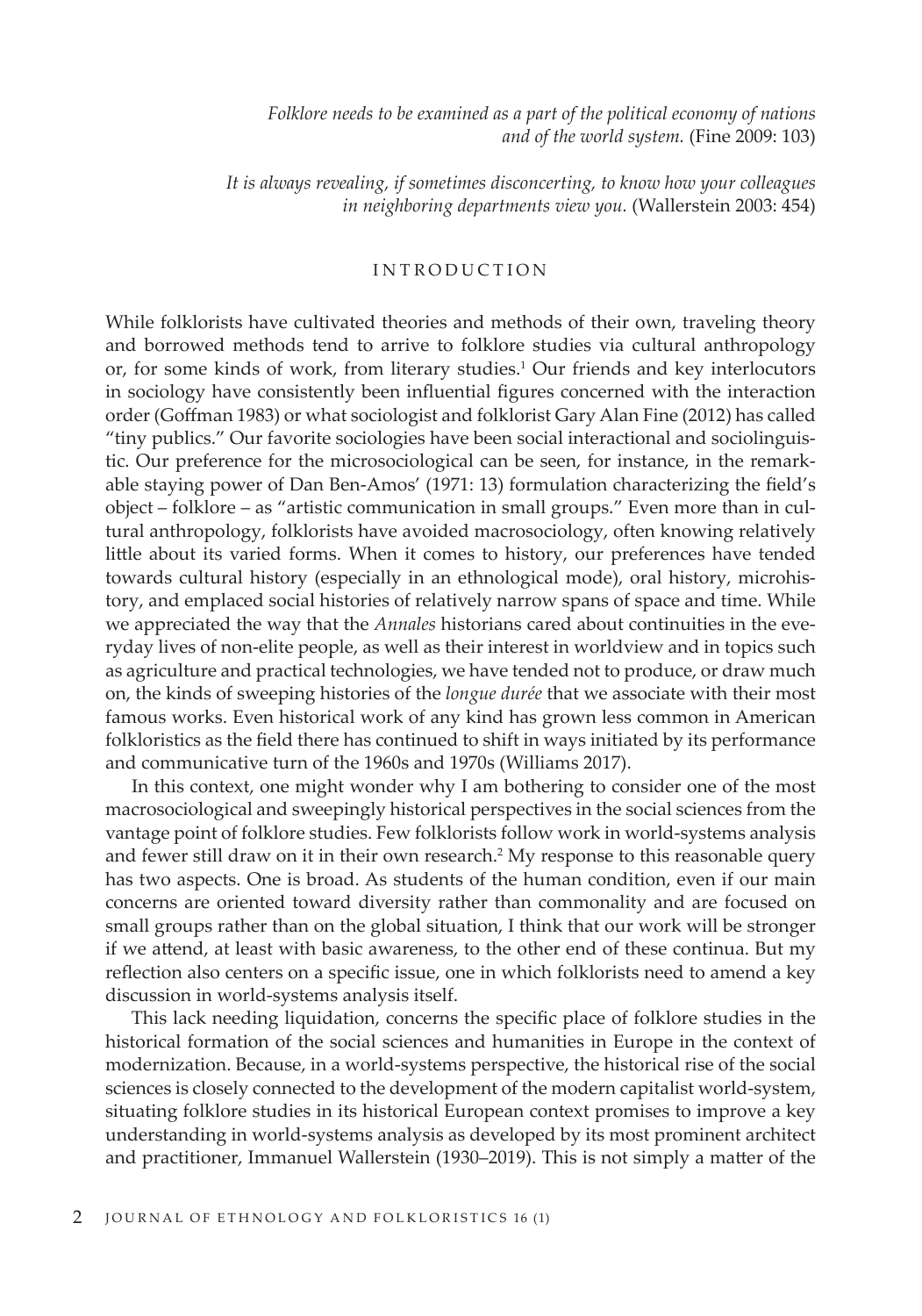history of the social sciences because, in Wallerstein's view, the history of these fields is not only part and parcel of the rise of the capitalist world system, their status is a fundamental matter of debate for the present and the future. As Wallerstein argued for a significant reconfiguring of these fields, it would be valuable if folklore studies were counted among them as such a reconfiguration continues to be contemplated.

In this reflection, I proceed in three stages. In the first, I introduce world-systems analysis from a folkloristic perspective. In the second, I evoke the relationship of the human sciences to the rise of the capitalist world-system, as described in Wallerstein's work as a world-systems analyst. This will allow me to situate folklore studies and European ethnology into this historical picture. In a final section, I touch on Wallerstein's case for the reorganization of the social sciences, situating these proposals vis-àvis folklore studies and ethnology (in its European ethnological form, if not also in its American cultural anthropological one). Through these stages of discussion, my hope is to provide a stepping stone that folklorists can use for further exploration of these issues and themes. As reflected in the first epigraph, I share Fine's view that folklore studies would be well-served by giving greater attention to the place of its objects of inquiry in their world-system contexts.<sup>3</sup> The position of folklore studies among the disciplines should also remain a key concern for our field, regardless of the stances that we might occupy. As evoked by the second epigraph, one of the few solutions available to folklore studies to avoid being forgotten and thereby neglected by its scholarly neighbors is to reach out in their direction, something that I also attempt here.

#### WORLD-SYSTEMS ANALYSIS: GENERAL FEATURES

I am not a world-systems analyst although, as should be evident here, I am sympathetic to what the approach can offer. I feel that folklorists should know more about the perspective, even if they choose not to embrace it, incorporate it, or debate it. As an interested outsider to the perspective, there are limits to my ability to be a reliable guide. Thankfully, my task here does not require an elaborate account, as sophisticated-butaccessible introductions to the approach are widely available, as are varied critiques of it. A broad community of scholars working in world-systems analysis exist and they, as one might expect of work within any research framework, do not all agree on all questions. There are also scholars who share concerns with those who embrace this approach, but who do not themselves identify with it. Some of these remain in active dialogue with the approach's advocates, while others work in parallel. Plenty of scholars in the social sciences share with American folklorists a generalized low-level indifference to the perspective – not giving it a whole lot of thought.

In this complexity, it is an oversimplification to use the work of a single scholar to represent a whole collective endeavor. It is a further oversimplification to reply primarily on a single work by a single individual. Recognizing this problem, I propose to go ahead and trade in such a simplification of a simplification. My justifications are as follows. The key work to which I direct readers, and on which I will rely most fully here, is a sophisticated, later-career introduction to world-systems analysis by the scholar, Wallerstein, who pioneered the approach and is its most well-recognized advocate. This short, book-length introduction draws on more than three decades of work in this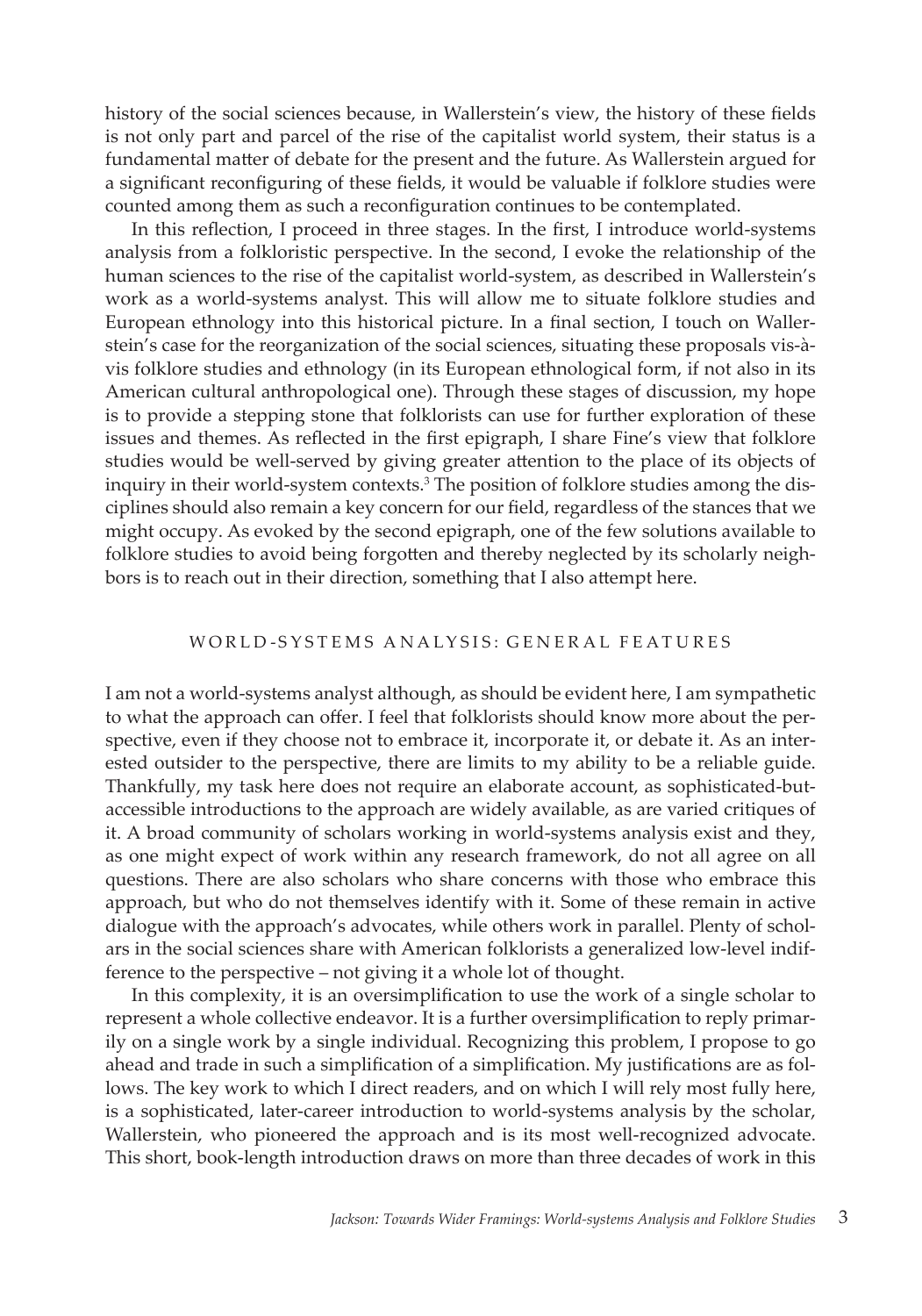field and was written with readers like you and me in mind (Wallerstein 2004: xi–xii). That is, the book – *World-Systems Analysis: An Introduction* – presumes an interest in history and the social sciences but it does not demand knowledge of its specific topic. Published in 2004, the book has garnered many positive reviews, is widely taught, and has accrued nearly 5,800 citations in the scholarly literature.<sup>4</sup> For my purpose of putting folklore studies into dialogue with world-systems analysis, the volume has many merits beyond its scale, scope, prominence, and the centrality of its author to the perspective. It also includes synthetic discussions of the key matters that I propose to specifically examine here. Readers who wish to go beyond my reflection can find additional sources discussed in the close of the book and, of course, can readily find a much larger and more polyphonic literature on these issues. In addition to this volume (Wallerstein 2004) readers will likely benefit from, and I will draw on, the biographical essay that appears in *The Essential Wallerstein* (2000).5

I will not dwell on Wallerstein's professional biography, but it may help to evoke something of the mood of his work. As many folklorists have brought lived social and political concerns to their own work and have seen their lives and their engagements with the social world in terms of both scholarship about, and action within, the world, some affinity might be established with words with which Wallerstein begins his autobiographical account:

My intellectual biography is one long quest for an adequate explanation of contemporary reality that I and others might act upon. The quest is both intellectual and political – I have always felt it could not be one without being at the same time the other – for myself or for anyone. (Wallerstein 2000: xv)

As a graduate student in sociology at Columbia University, he began with a master's degree project on McCarthyism in American (U.S.) political life, followed by many years of work (in, and beyond his doctorate) on the sociological study of Africa in colonial and decolonizing contexts. I do not review this history of work specifically on Africa, but it would likely be of interest to many folklorists and ethnologists. As he describes his concerns retrospectively, he felt that while others centered their concerns in world affairs on the Cold War, the big story, in his estimation, was "the struggle to overcome the control by the western world of the rest of the world" (Wallerstein 2004: xvii).

For my purposes here, the key development in Wallerstein's work from its substantive African studies phase to world-systems analysis was a realization that he describes as having two key elements. One aspect of this shift has to do with the unit of analysis in social research. For folklorists, I note that this is the issue that Dorothy Noyes (1995; 2012; 2016) has explored most influentially in her series of conceptual pieces related to "The Social Base of Folklore" (2012). Building particularly on the work of Richard Bauman (1971), Noyes directed our attention to, and clarified, the different ways that folklorists have thought about the social ground on which the everyday practices and expressive forms of special interest to the field are enacted. Writing in her paper "Group," from the perspective of folkloristics in the United States and Canada, Noyes (1995: 449) noted the ways that folklorists have moved progressively further towards the micro- and away from the macroscale. As she artfully notes throughout these studies, this has to do with a lot of influences and some anxieties that we carry into, and that we carry forward in, our work. Especially since the corruption of our field in Germany before and during the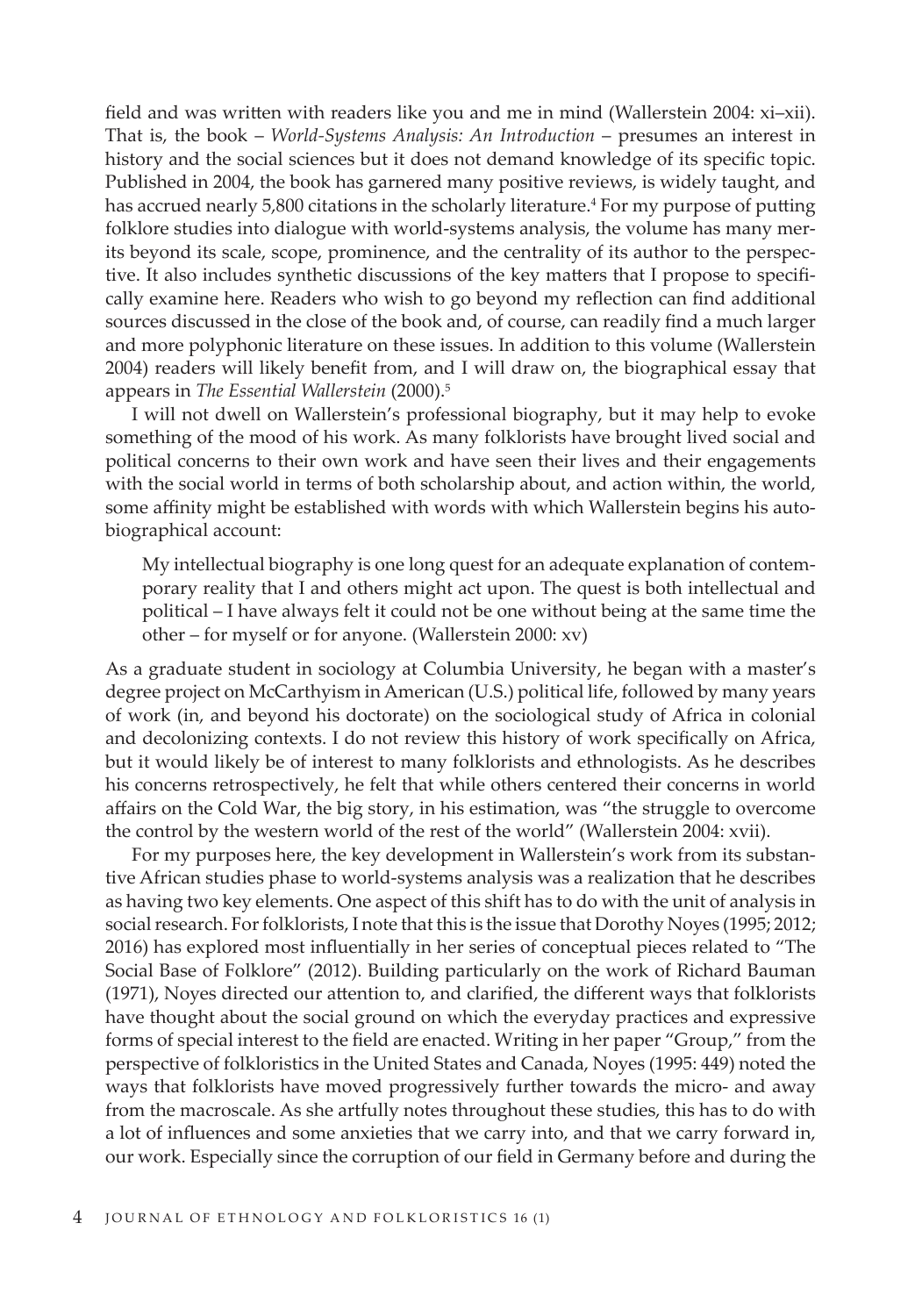Second World War, U.S., Canadian, and western European folklorists have often been leery of the nation and of nationalisms, a social location and an ideology that our field often served since its European birth (Abrahams 1993; Bronner 2006; Bendix 2012: 365, 371). This is a matter to which I will return, but here it is worth noting that folklorists in these regions moved away from the national as a preferred unit of analysis concurrent with a parallel move away from it in the work of Wallerstein and the world-systems analysts who followed his lead. But the shift for North American and some western European folklorists was towards the interaction order, whereas for the world-systems analysts the shift was to a larger, rather than smaller, preferred unit of analysis.<sup>6</sup>

This larger unit of analysis is called a world-system. I want to keep bringing my evocation back to folklore studies. So even before providing Wallerstein's definition of world-system, I would stress that some folklorists already do work in which the modern world-system (whether called such or not) is the "social base" at issue. While we could consider any expressive form or vernacular cultural practice that is in global circulation as a means of seeing this (yoga, for instance, or the drinking of tea), it is most particularly obvious in situations, such as in the study of global heritage policy, wherein we know that we are studying cultural norms and forms whose primary social location, whose home, so to speak, is marked as "global." This is apparent in a rich body of work from many scholars, but those who have done ethnographic work on cultural heritage and cultural property *within* the bodies of international governance, such as Valdimar Hafstein (UNESCO) and Stefan Groth (WIPO), offer a particularly obvious and instructive instance (Groth 2012; Hafstein 2018). In world-systems analysis terms, their work is about the ways that "folklore" becomes not just an object in, but an instrument of, governance in the "interstate system" that loosely binds nations into the contemporary global social order, that is, into the present world-system. While worldsystems analysists have not, to my knowledge, engaged with the global assemblage that is contemporary heritage policy, it might be seen, in Wallerstein's (2004: 93) terms, as part of what he terms geoculture, that is, "norms and modes of discourse that are widely accepted as legitimate within the world-system."

Wallerstein (ibid.: 17) notes that: "in "world-systems" we are dealing with a spatial/ temporal zone which cuts across many political and cultural units, one that represents an integrated zone of activity and institutions which obey certain systemic rules." In a glossary to *World-Systems Analysis* he further observes:

A world-system is not the system of the world, but a system *that is* a world and which can be, most often has been, located in an area less than the entire globe. World-systems analysis argues that the unities of social reality within which we operate, whose rules constrain us, are for the most part such world-systems (other than the now-extinct, small minisystems that once existed on the earth). World-systems analysis argues that there have been thus far only two varieties of world-systems: world-economies and world empires. A world-empire (such as the Roman Empire, Han China) is a large bureaucratic structure with a single political center and an axial division of labor, but multiple cultures. A world-economy is a large axial division of labor with multiple political centers and multiple cultures. In English, the hyphen is essential to indicate these concepts. "World system" without a hyphen suggests that there has been only one world-system in the history of the world. (Ibid.: 99)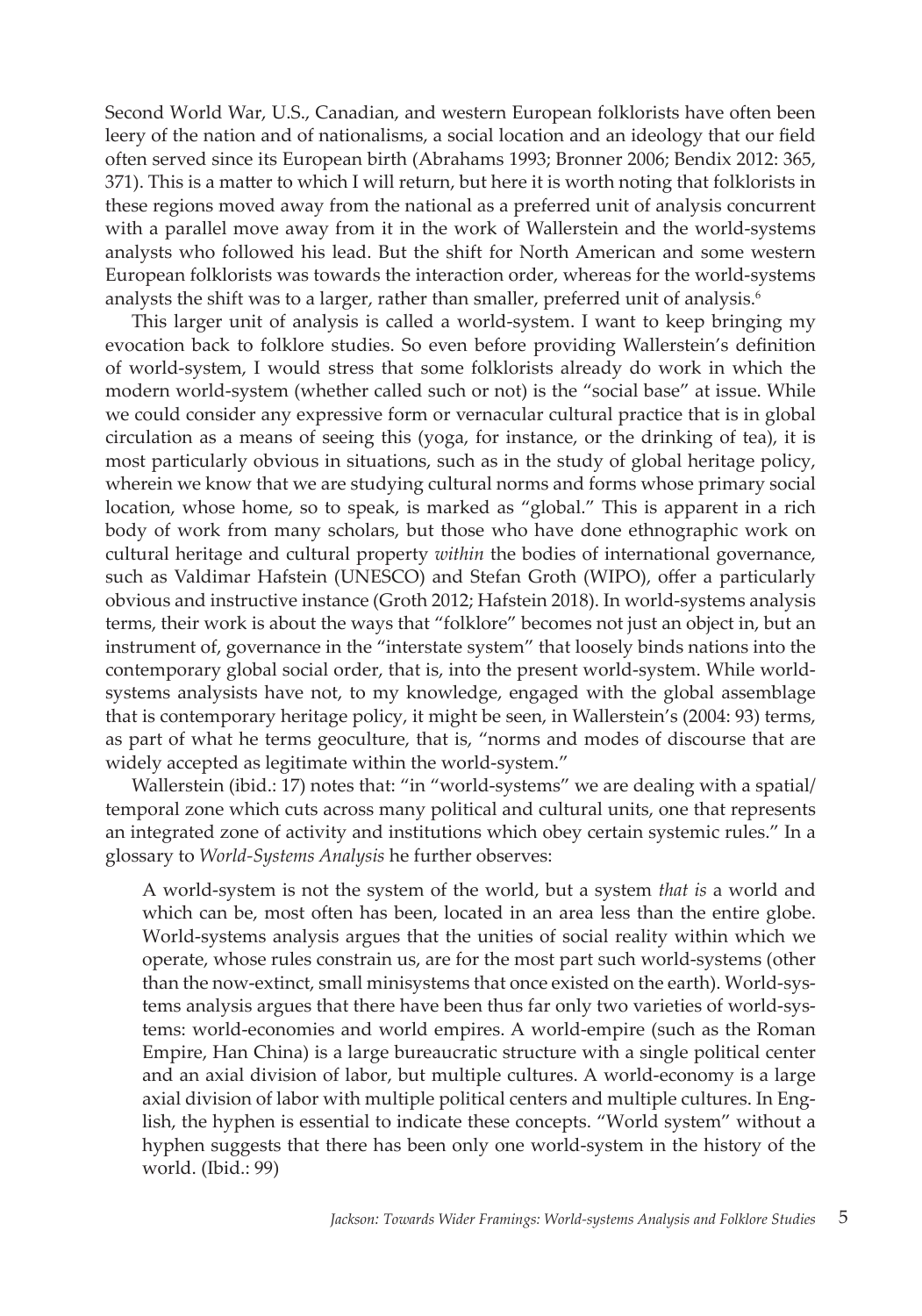In this context, world-systems are a unit of analysis for historical and social research as well as a social aggregation in which I and other people live, with the Roman empire (a world-empire) or the modern capitalist world system (a system predicated on the capitalist world-economy) serving as instances. My friends among the Yuchi (Euchee) people of modern Oklahoma, USA and the Baiku Yao people of Guangxi, China live in different and varied social structures, social networks, and social frames of reference, operating at a range of scales, but they also share with each other, and with everyone else living today, an encompassing social reality. That common reality has many dimensions, is constantly changing, is experienced differently, and arose under specific historical and social conditions over a long period of time. World-systems analysis prioritizes its study.

More could be said about the world-system as a unit of analysis, but the other shift in Wallerstein's thinking, which I evoked above, needs to be raised. Alongside a shift of unit of analysis was a shift in methodological understanding. A social science focused on nation-states as the bounded containers for societies was an unhelpful inheritance in Wallerstein's view (cf. Wimmer and Glick Schiller 2003). So too were established attitudes about research methods. Viewing the social sciences in historical perspective, Wallerstein has characterized the division between ideographic (humanistic, interpretive, historical) methods and nomothetic (scientific, generalizing, law-seeking) ones as counterproductive. The division was the result of a series of debates and disagreements, such as the *Methodenstreit* ("methods dispute") in later 19th century German social science, that became routinized, producing both splits into new disciplines and, as in American anthropology during the years of own graduate training (the 1990s), seemingly unending-but-fruitless debates within them. Describing his own mature view, Wallerstein (2000: xvii) argues that the social sciences were founded on a false methodological distinction and that, to prosper, "all [social] analysis, if it were to grapple seriously with the description and explanation of the real world, had to be simultaneously historic and systemic."

While Wallerstein and other world-system analysts do very different work from most folklorists and ethnologists, such scholars can certainly take comfort in Wallerstein's view, which sees ideographic work (i.e. social research concerned with what is unique [that is, historically particular] about a given human situation) as a legitimate and integral part of the larger enterprise to which he and his colleagues also contribute. This theme will return in the later sections of this study, but for now the key point is that Wallerstein sees social research as a unified endeavor (the "historical social sciences") advanced with both interpretive or historical methods and scientific or generalizing ones. In terms of our own disciplinary history, Wallerstein is revisiting the issues raised prominently by Franz Boas (1887) in his key early paper "The Study of Geography." In that account, Boas argued for the importance of cosmographic research attending to particulars of the social and natural world alongside, and of course informing, work that develops general systematic understandings.

These two elements – the world-system as unit analysis and an integrative approach to methods that includes historical specifics – are a suitable starting point for my discussion. The range of results of research in world-systems analysis is beyond the scope of this work, but some key and widely discussed insights can be raised. It is always awkward to summarize a vast body of complex research in a brief scope. In this case, the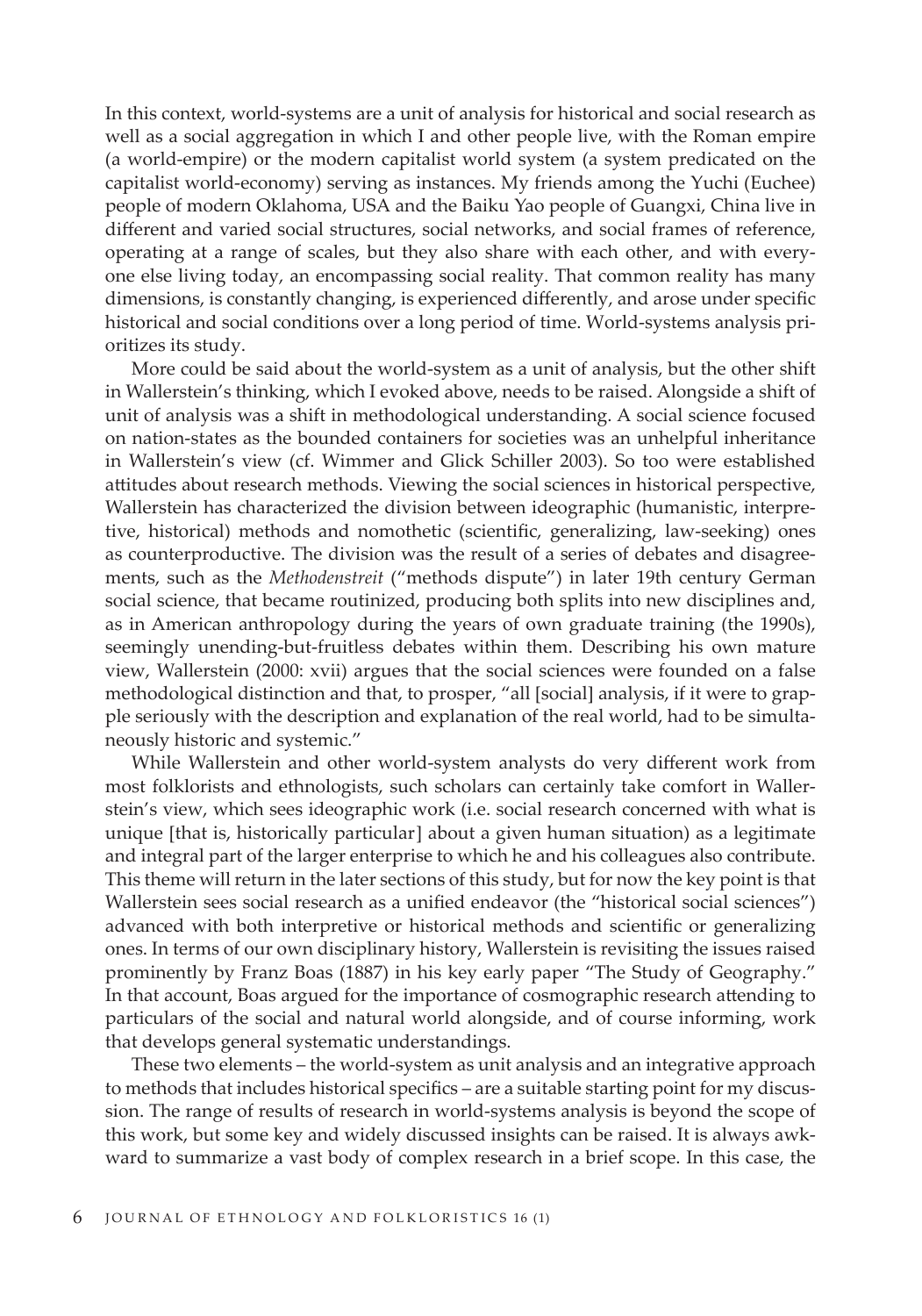matter is made more complex because of the scale of the themes and their deep history and complex and changing present nature.

Perhaps most well-known among Wallerstein's contributions is his characterization of the modern world-economy as being "marked by an axial division of labor between core-like production processes and peripheral production processes, which resulted in unequal exchange favoring those involved in core-like production processes" (Wallerstein 2004: 17). Wallerstein here is choosing his words of explanation very carefully. He continues:

Since such processes tend to group together in particular countries, one could use a shorthand language by talking of core and peripheral zones (or even core or peripheral states), as long as one remembered that it was the production processes and not the states that were core-like and peripheral (ibid.).

To the extent that some folklorists have heard of, or used, this distinction, it seems to manifest most commonly in the simplified form wherein a particular nation-state is characterized as "belonging" to the group of core, semiperipheral, and peripheral states (or "being" such a state). At issue here though are kinds of economic activities and their differential effect on different kinds of individuals and groups sharing the larger system. This is most easily seen when we compare nations or regions dominated by raw material extraction and those involved in industrial manufacture or post-industrial "service economies."

This thread in world-systems analysis grows out of earlier work by Latin American political economists and what came to be known as dependency theory. Much work in world-systems analysis accounts for the origin and nature of the unequal economic (and political) relationships that follow from core–periphery patterns. These patterns are dynamic over the run of history. By way of example, in both economic and geopolitical terms, once powerful imperial nations such as Spain have, in world-systems terms, fallen into semi-peripheral patterns and structures, exercising influence on some weaker peripheral nations (former colonies, for instance) but also being influenced by more powerful core nations (and the economic actors based in them), such as the United States.

Often closely allied with specific individuals living culturally rich, if often economically difficult, lives in diverse circumstances around the world, folklorists are often apprehensive about making broad characterizations like "X is a peripheral nation" (although, as Wallerstein notes in the quotation above, this is a risky shorthand). But, most folklorists have also indirectly absorbed some of the basic insights of the worldsystems understanding of the capitalist world-system, including of the interstate system, the global division of labor characterizing the contemporary world, and such features as the dependencies that "developing" nations experience in their relationships with more powerful nations (often former colonial powers) and the corporations based within them. (For a fuller treatment of the modern and contemporary economic order in world-systems terms, see Wallerstein 2004: chapter 2.)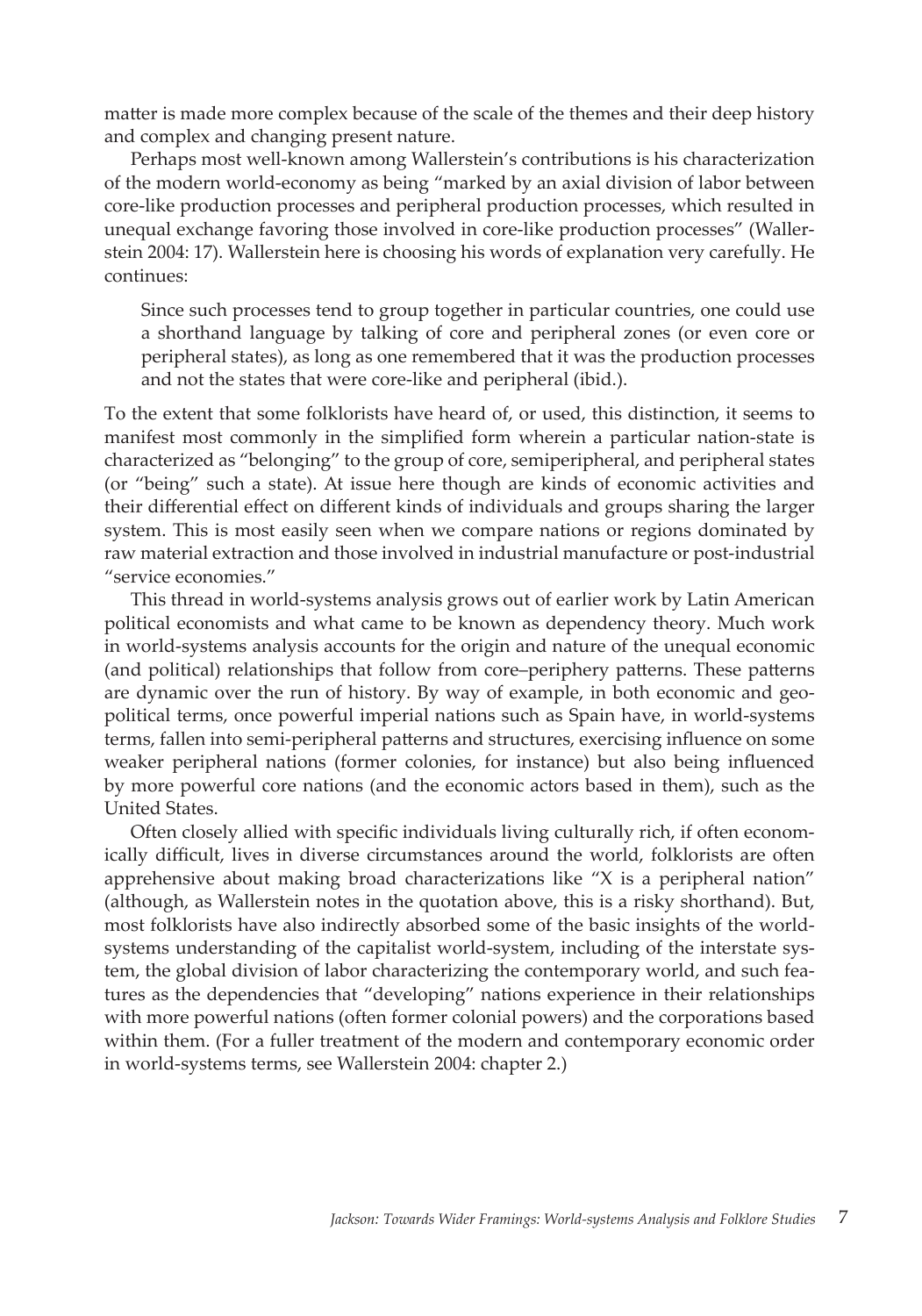# WORLD-SYSTEMS ANALYSIS: ILLUSTRATIVE EXAMPLES FOR FOLKLORISTS AND ETHNOLOGISTS

I have not provided an adequate sketch of Wallerstein's basic account of the contemporary world-system or even the axial division of labor that is one of its key features. For folklorists wondering if it offers much of direct relevance to their work beyond providing an account of the largest background level to more local and particular investigations, I highlight the following sample features as points of possible connection and interest. I cite four examples – households, semi-proletarian status, national identity, and colonization – but others could be developed with folkloristic interests in mind. These special interests do not, of course, cover the fullness of world-systems analysis, which also includes many concerns (such as long-term cycles of expansion and contraction in the world economy) to which folklorists have given little or no thought.

Wallerstein (2004: 33) views households (sometimes also recognized as families, sometimes not; sometimes cohabitating, sometimes not) as key social units. Much fruitful ethnographic work by folklorists and ethnologists shares this view, thus attending to the world-systems view of households is a potential point of entry. For Wallerstein, households pool resources and pursue a mix of productive activities. These go far beyond wage income (which is itself very diverse) and include subsistence activities, petty commodity production, rent, and transfer payments (ibid.: 32–35). Viewed from the perspective of the kinds of ethnographic encounters that fieldwork-oriented folklorists and ethnologists have, this is an important list and world-systems analysts are smart in how they frame these categories. Subsistence activity can include growing or gathering food for one's household or building one's own home from gathered materials – and we have long studied such practices – but it also includes such things as washing dishes or putting together flat-packed DIY furniture (ibid.: 33). These later activities are just the sort of thing that many European ethnologists study today, even if American folkloristics remains focused on more obviously expressive practices (for example, Ehn and Löfgren 2010; Jespersen and Damsholt 2014; SIEF 2022). Similarly, petty commodity production includes such things as household basket production for local or regional markets or the production of tourist crafts, but also activities such as street vending or freelance work (Wallerstein 2004: 33). For Wallerstein, households are also prominent as key points of articulation with (socioeconomic) class and with identities and status-group memberships (Wallerstein 2004: 36–38). These modes of social differentiation, and their inculcation, are part of the bread and butter of much contemporary work in folklore studies.

Households are, of course, hardly the sole concern of world-systems analysists. They are a major focus in social and cultural anthropology, particularly economic anthropology and kinship studies, as well as in many kinds of sociology. Folklorists have contributed in important ways to the study of households also, particularly through attention to how people live inside vernacular buildings and how households are a locus for the intergenerational transfer of cultural knowledge and artistic repertoires. Those two streams intersect literally when we consider how households entertain themselves inside houses. Consider our field's founding interest in what the Brothers Grimm called *Hausmärchen* ('household tales') (Grimm and Grimm 1857 [1812–1814]). I honor these other streams of work and I evoke Wallerstein's approach to households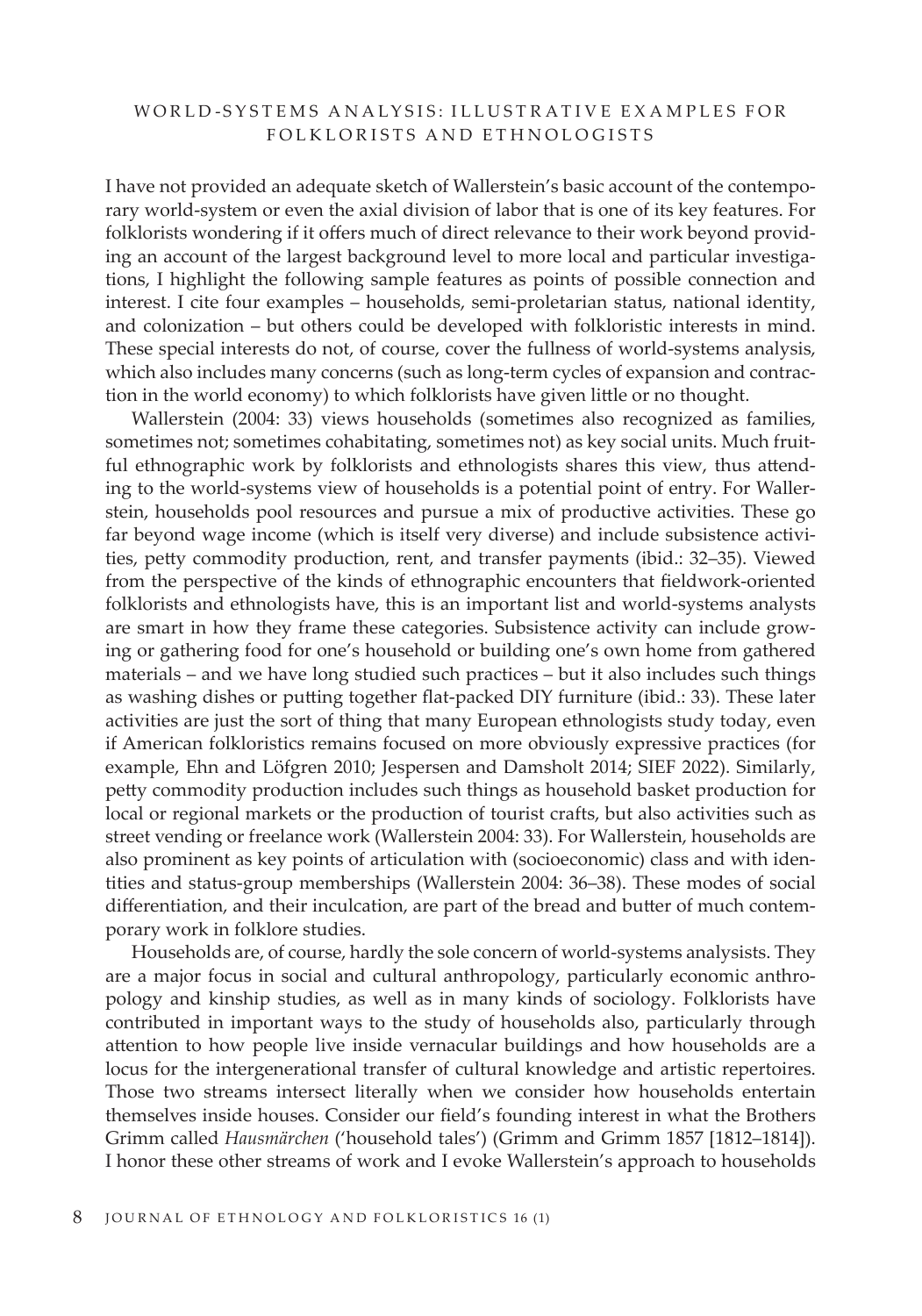just as one point of connection for folklorists who share an interest in this node of social life (Wallerstein 2004: 32–38).

Close consideration of the status of households worldwide leads to a number of related topics, one of which can provide another example of common interests between folklore studies and world-systems analysis. On the folklore studies side, consider as an example the work that folklorist Mary Hufford conducted in a coal mining region of West Virginia, in the United States (Hufford n.d.). This body of research, public-facing interpretation, and policy activism is rich in many areas of local community, as well as scholarly, concern. One aspect of it concerns the ways that individuals and their households endeavor to supplement wage labor with additional productive activities. Examples from Hufford's documentary work (with diverse collaborators) include harvesting ginseng for sale in global markets (Hufford 1997; 2002; 2003), gathering mushrooms and ramps (a kind of wild leek) for household and community-wide consumption (Hufford 2005; 2006), and gardening (and preserving of) vegetables also for household use (Hufford n.d.). The environmental degradation wrought by mountain top removal coal mining looms large in Hufford's work, as does local environmental activism aimed at protecting local environments and preserving them as *de facto* commons that local people can continue to rely on (Hufford 2002; 2005; Hufford et al. 2011). I only skim the surface of the work of Hufford and her collaborators here. I commend it to you.

I raise the example of Hufford's work here because it so comprehensively articulates with a wide range of issues central to world-systems analysis as explicated by Wallerstein (2004). Whether or not the label fits Hufford's interlocutors accurately or exactly, Wallerstein's account of semiproletarian households is an instructive instance. As a heuristic, he posits that a proletarian household is one where 50% or more of lifetime household income comes from wage work and a semiproletarian household as one where total lifetime household income from wages is less than 50%. For our purposes here, these calculations can be approximate. They key issue is that "an employer has an advantage in employing those wage-laborers who are in a semiproletarian household" (ibid.: 35). In situations in which households pursue the kinds of subsistence activities and petty commodity production activities that Hufford describes so movingly for West Virginia's coal country (a setting where there are also transfer payments [especially forms of government aid] and some rents), employers are able to pay employees less than the absolute minimum wage that would, if it were the only source of household income, insure household survival. Put more simply, non-wage household income, from gardening or gathering and other ways of "making do," represents a kind of subsidy to employers. Wallerstein has much of interest to say about these kinds of situations, which also loom large in the work of American folklorists, whether they work in rural areas overseas or throughout the U.S. In the two regions that have figured in my own ethnographic work (rural and suburban Oklahoma, USA and rural Guangxi, China), they are profoundly present, even if my own scholarship has not yet stressed them.7

Folklore studies has long been entwined with nationalism. This is a larger issue for both our field and world-systems analysts, but in his survey, Wallerstein highlights three prominent ways that nationalism has historically been promoted – schools, military service, and civic ceremonies. Our field – in the U.S. at least – has long attended to the later, especially through the study of cultural performance events, including civic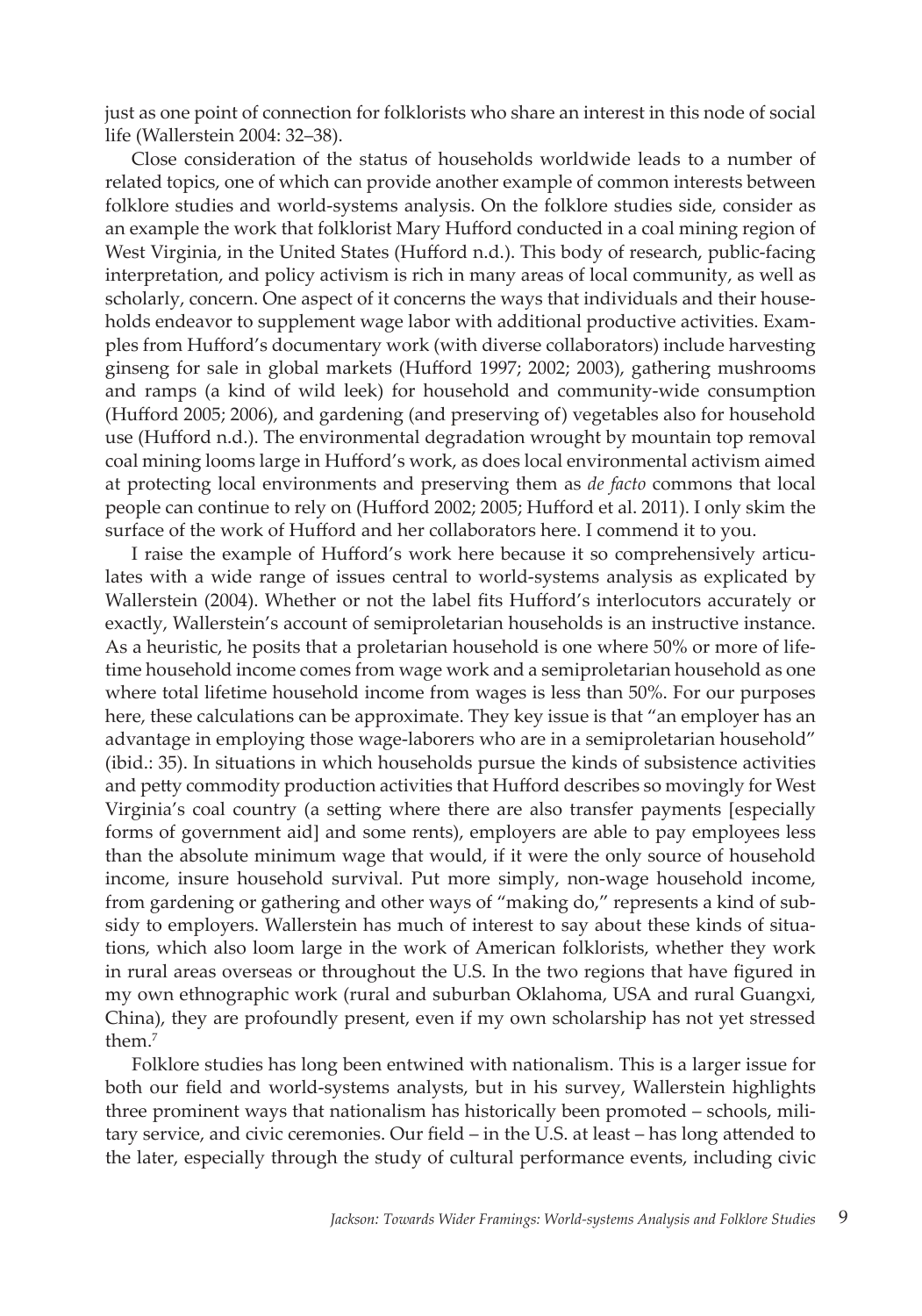holidays, but as manifest, for instance, in the massive Veterans History Project (U.S. Library of Congress) and other military-oriented folklore projects, the second of these also figures in our work in important ways. A long stream of work in children's folklore and a robust focus in public folklore concerned with folklore and education can also be cited in this context. More broadly, the cultural expressions and social construction of nationalism and nationalist identity is a core concern of both folklore studies and world-systems analysis, a matter that will return in a different guise in the next section (Wallerstein 2004: 54; Bronner 2006).

Colonization can provide a final illustrative point of contact. While the incorporation of peasantries into states in programs of nationalism is the big story behind much folklore studies history, the encompassment of indigenous populations into colonial empires and settler states is of comparable importance, even if one treats, as I am here, folklore studies and European ethnology (*Volkskunde*, etc.) as a distinct disciplinary formation from cultural anthropology (American ethnology), British social anthropology (and its antecedents), German *Volkerkunde* and their closely related disciplinary manifestations. As with nation-building and nationalism, folklore studies was profoundly shaped by its emergence during, and entanglements with, colonization and colonialism (Naithani 2008; Briggs and Naithani 2012; Ó Giolláin 2017). While they have only begun to account for the fuller colonial contexts of their work, folklorists have made important contributions to understanding not only the field's colonial history, but also to understanding the colonial project and its consequences more broadly. The work of Sadhana Naithani (1997; 2001; 2002; 2008; 2010) provides an important example. In both a specifically Indian and a broad global context, Naithani has charted the scope of the relationships twining folklore studies and colonialism together, pointing as well to changes and possibilities in the present and future. Like Wallerstein, her work shows how disciplinary activity has both been shaped by, and helped shape and reshape, the larger global transformations and contexts in which it is situated. It is also noteworthy that Naithani has argued eloquently that the study of folklore in bounded national contexts has impeded its comparative study, including its study at a global scale, as with her work on folklore and folkloristics in the British empire (Naithani 2010:  $1-10$ ).<sup>8</sup> The study of folklore history in its colonial (and nationalist) contexts is one area where, despite a widespread disciplinary turn to the micro-scale and away from historical inquiry, the link to the concerns of world-systems scholars is more immediate and evident.

I have not characterized Wallerstein's approach to understanding colonies, colonization, and decolonization. Going back to his early work on Africa and the postcolonial circumstances of African nations, this has been a significant theme in his work. Colonies and post-colonial regions and states are also fundamental to the history and present of the capitalist world-system and thus feature prominently in Wallerstein's detailed accounts of it (for example, Wallerstein 2011a [1974]; 2011b [1980]; 2011c [1989]; 2011d). As noted above, decolonization was what he saw as the crucial transformation in the modern world-system in his own lifetime. Of all that might be said, in a folkloristic context it might be useful to simply note that, from a world-systems analysis perspective, it is through the process of European colonization that those peoples who had long carried on lives outside of any world-system were brought into the changing global order that now (for the present at least) encompasses all of us. As the long duration history of the Yuchi people with whom I have collaborated reveals, this does not mean that indig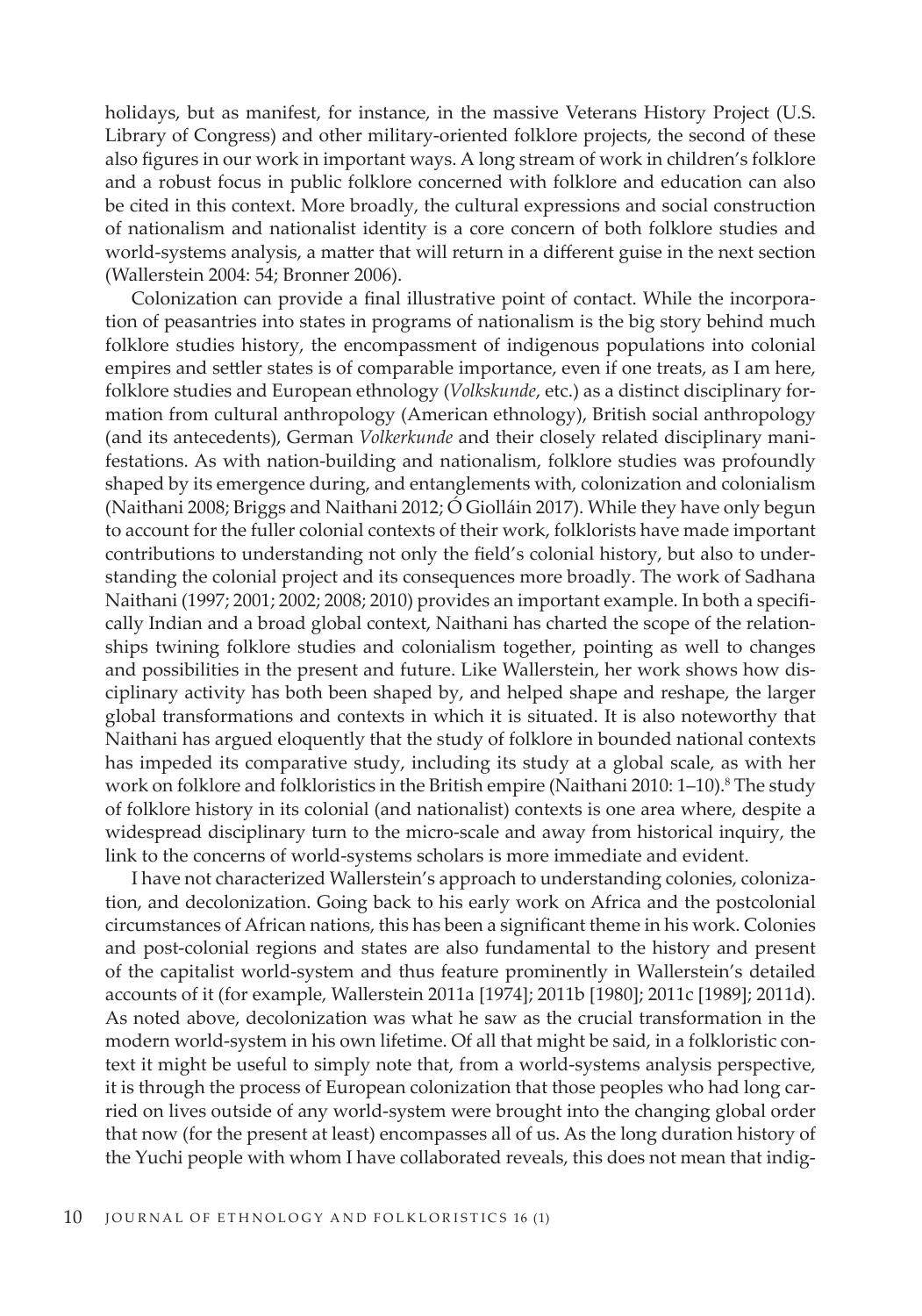enous peoples once outside the capitalist world-system were not part of complex social networks. We know that their "pre-Columbian" social world was dizzyingly complex, it just was not a world-system in Wallerstein's sense, even if it was a comprehensive "system of the world" in Marshal Sahlins' sense (Sahlins 1993: 11; 1999: v; Wallerstein 2004: 55–56; Waselkov 2004; Jackson 2012; Worth 2012).

Identities, and the concept of identity, social movements (together with national movements constituting "antisystemic movements"), sovereignty, the nature of tradition, and many other issues of shared interest between folklorists and Wallerstein and other world-systems analysts could be flagged. My hope is that I have adequately suggested the value of further exploring such intersections. Having evoked some shared interests, I turn now to the place of folklore studies and European ethnology in the birth of the social sciences.

# FOLKLORE STUDIES AND EUROPEAN ETHNOLOGY IN THE BIRTH OF THE SOCIAL SCIENCES

While world-systems analysis is best understood in its own terms through engagement with specific research drawing upon the approach, through programmatic and introductory works by key practitioners, and through wider debates in and about the approach, one specific gap in world-systems analysis warrants specific engagement by folklorists, even if folklorists as a group do not engage the approach in a general way. As suggested above, Wallerstein's account of the current capitalist world-system is a historical one. Much work in this field focuses, for instance, on the initial rise of capitalism in Europe and, as has been suggested already, its continuing transformations up to the present. In the four volumes on *The Modern World-System* published to date, Wallerstein himself has tracked this history from the 16th century into the early 20th (2011a [1974]; 2011b [1980]; 2011c [1989]; 2011d). While these questions have occupied a wide range of scholars, Wallerstein is distinctive, in my view, in his concurrent concern for the rise and role of the social sciences in the context of this larger history. While noteworthy, this interest is not totally unique, of course, and it is reflected in some core works by folklorists. Richard Bauman and Charles Briggs' *Voices of Modernity: Language Ideologies and the Politics of Inequality* (2003) is a significant example that can link folklore studies into my discussion. But Wallerstein's take is distinctive.

A deeper summary of Wallerstein's views would require exploring the impacts that he attributes to the French Revolution and its role in fostering centrist liberalism (in relation to conservatism and radicalism) in the capitalist world-system (2011d: xvi). In his introductory history of the academic disciplines, he tracks the rise of the modern university and its faculties, placing special emphasis on the fragmentation of philosophy into the modern disciplines that we now possess (2004: 1–22). An early split into the humanities and the sciences proved to have both general and specific significance. (For Wallerstein it also fostered specific problems.) For the emergent social sciences, a specific effect was to see the emergent disciplines gravitate to one side or the other of the ideographic/nomothetic (humanities/science) divide. But this is not the only way that these fields sorted themselves out. The social worlds that they took account of were also divided up along a different axis – the west/rest one. Finally, there was a topical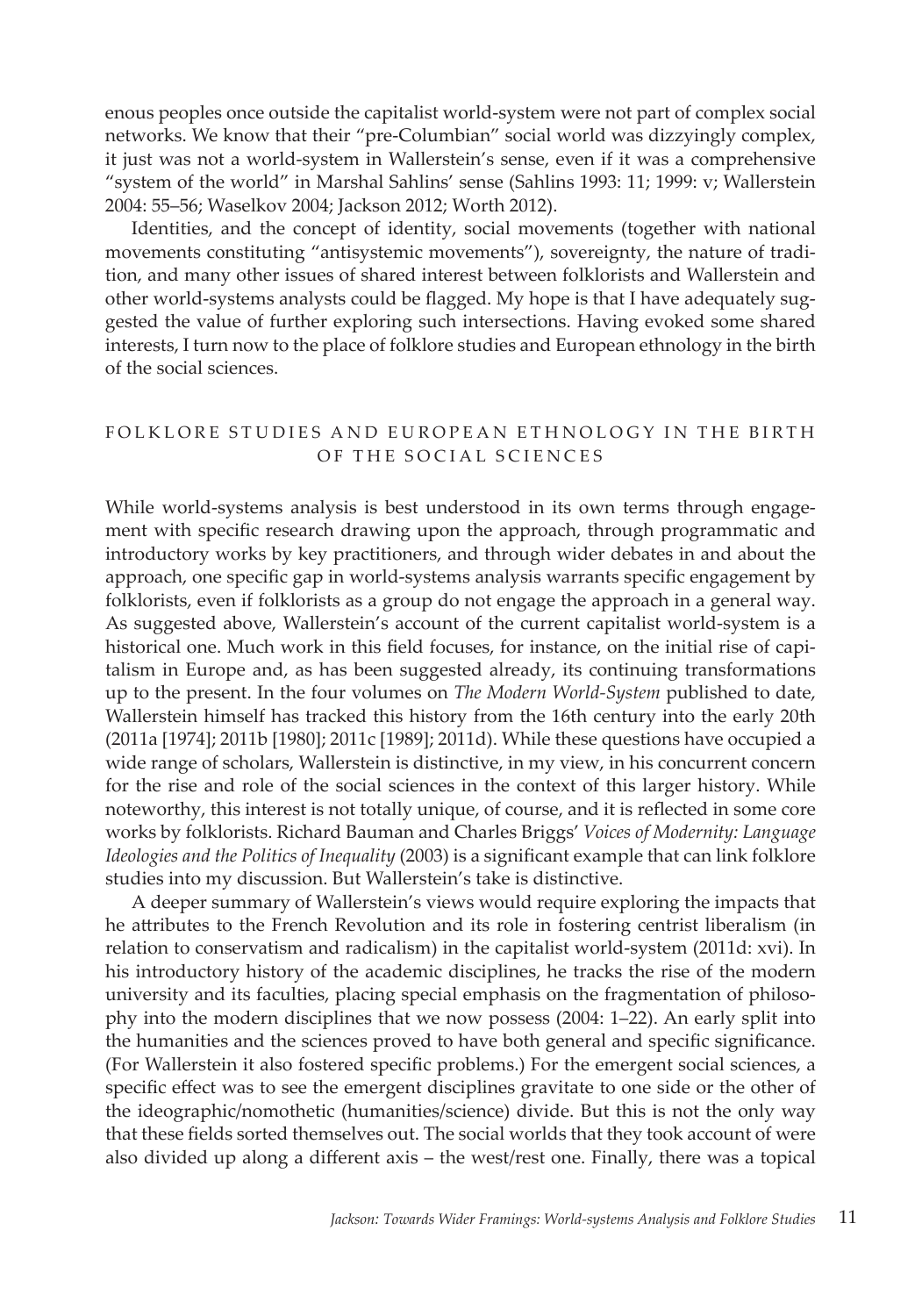parsing that was born out of an ideological proposition of that time and place. Referring to economics, political science, and sociology (studying the Western European present) versus the Western European past studied by history, Wallerstein asks: "Why, however would there be *three* disciplines to study the present but only one to study the past?" He answers: "Because the dominant liberal ideology of the nineteenth century insisted that *modernity* was defined by the differentiation of three special spheres: the market, the state, and the civil society" (Wallerstein 2004: 6).

Wallerstein provides a rich and nuanced account of the factors that shaped the differentiation of the social science disciplines and their relative alignments with these and other distinctions. History (as a scholarly discipline) was ideographic in orientation, but it shared with the nomothetic social sciences (economics, political science, sociology) a primary (initial, early) concern with the study of the same European societies in which these scholars lived and work. Sharing with history a more holistic view of social life and an ideographic interest in particulars were two other fields: Oriental studies (concerned with non-western peoples with writing, imperial histories, and world religions) and anthropology (by which Wallerstein specifically means ethnographicallybased work pursued in this early period among colonized, non-western peoples falling outside the purview of the Orientalists) (ibid.: 4–9). Readers of my summary of his summary history will be left wondering about omissions. I recommend consulting his account directly for more nuance. My purpose is just to set up a system in which folklore studies and (European) ethnology are absent.<sup>9</sup>

Wallerstein tracks the ways that these fields have changed since their formation as modern disciplines in the late 19th century, focusing in particular on developments after World War II and then in the wake of 1968. Decolonization, the rise of the concept of "development", and the Cold War-era emergence of area studies fields figure into this story of change. The key point though for this part of my account is that all of these disciplines arose in a broader European (and North American) context of the rise of centrist liberalism and its alternatives (radicalism, conservativism) and a host of transformations in governance, economics, and cultural life within the world-system. In particular, they arose alongside the formation of modern European (and North American) nation-states of the sort that we now inhabit. They were shaped by, and themselves shaped, both European social transformations and the global transformation in which Europe and European settler societies figured so prominently. In Wallerstein's view, the social sciences were and are an important part of the "knowledge structures" of the capitalist world-system (Wallerstein 2004: xi, 1-16).<sup>10</sup>

A key aspect of Wallerstein's account of the disciplines is what happens in the 20th century with the rise of area studies and the world changes that it responded to and shaped. There are many facets of this, but one that he stresses is the ways not only that all of the disciplines became more muddled and destabilized (and international), but that Oriental studies and (cultural) anthropology faced particular challenges as the social worlds that they addressed mutated. Regarding this, he writes:

So it [this shift] challenges the logic of the disciplines. Oriental studies give up its name, the scholars join other divisions, they become historians or professors of religion. The cultural anthropologists tried various things. They decided that Europeans and North Americans have tribes too; they would study Swiss mountaineers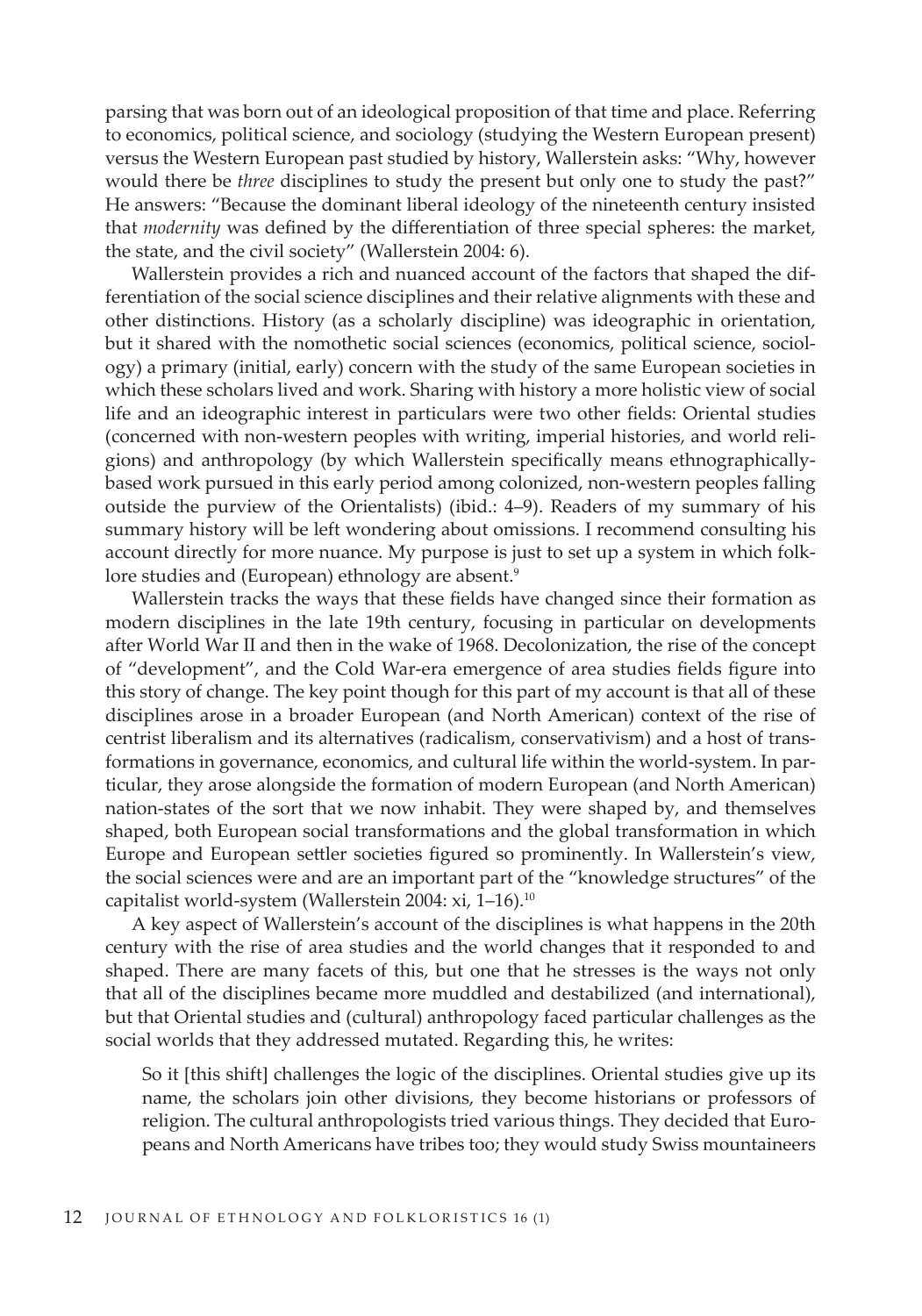and people in Chicago slums, and now they decide they'll study, "culture." They are in search of a *raison d'etre*. (Wallerstein 1996: 4; see also 2004: 11.)

I do not contest the very macro-history that Wallerstein recounts in his treatment of the social science disciplines, but like all such accounts, details can matter and prompt reassessment. Most cultural anthropologists would contest the simplicity of this account. At the very least, details usually matter to those who feel a sense of connection to the specifics. The quotation just given comes from one of Wallerstein's earlier programmatic statements on the refashioning of the social sciences. To arrive at our destination, consider "Swiss mountaineers" as a focus for anthropological research. I suspect that the image that Wallerstein had in mind were contemporary bourgeois outdoors enthusiasts with resources for travel and contemporary equipment.

For me, though, the image is fortuitous, because it could also be taken to refer to people living and working in the mountains of Switzerland. As Regina Bendix (2012) carefully recounts for those unaware of the history of Swiss folklore studies and ethnology (= *Volkerkunde* → *Vielnamenfach*), the ethnography of Swiss mountaineers in this sense is a longstanding area of research. In keeping with Wallerstein's larger agenda, the formation of the social sciences included an ideographically-inclined, ethnographically (and historically)-based, holistically-oriented, culture-minded field operative in, to use world-systems terms, those European states characterized by core-like economic production and relative strength in the interstate system. Whereas the anthropology that he has in mind (early forms of North American cultural anthropology, the social anthropology of the British Empire, and of the *Volkerkunde* of German-speaking and German-influenced areas), the cognate but distinct (national, regional) forms of ethnology and folklore studies found elsewhere in Europe (and North America) are not present in his account, even in the book-length treatment, *Open the Social Sciences: Report of the Gulbenkian Commission on the Restructuring of the Social Sciences* (Wallerstein et al. 1996), that I will discuss more in the next section.<sup>11</sup>

Briggs and Naithani stress that folklore studies (folkloristics) has been profoundly shaped (as a whole, and on an international basis) by the history and practices of colonialism (what they call the "coloniality of folklore"). They are at pains to demonstrate and explore this point because the dominant histories of the discipline have emphasized its entanglements with the rise of Enlightenment rationalism in northern Europe of the 17th and 18th centuries and with romantic nationalism in the late 18th and 19th centuries. I stress Briggs and Naithani's point because it too is relevant for engagements with (and by) world-systems analysis, but also because to compensate for the gap in the world-system's treatment of the disciplines, I have to revisit to the standard narrative of folklore studies history and, in this specialized context, stress what folklorists largely understand, which is the nationalist genealogy in the history of the field.

For any world-systems analyst who might read these reflections, my task is to stress that there is, basically, a discipline missing from the Wallerstein history of the social sciences. It is not a minor gap either. I do not say this out of chauvinism but because the interpretive concerns of world-systems analysis are so (understandably) concerned with the development of processes and ideas (of global importance) in northern Europe (and North America). Folklore studies and European ethnology are not giant world disciplines, as sociology and economics are, and thus it is understandable how their dis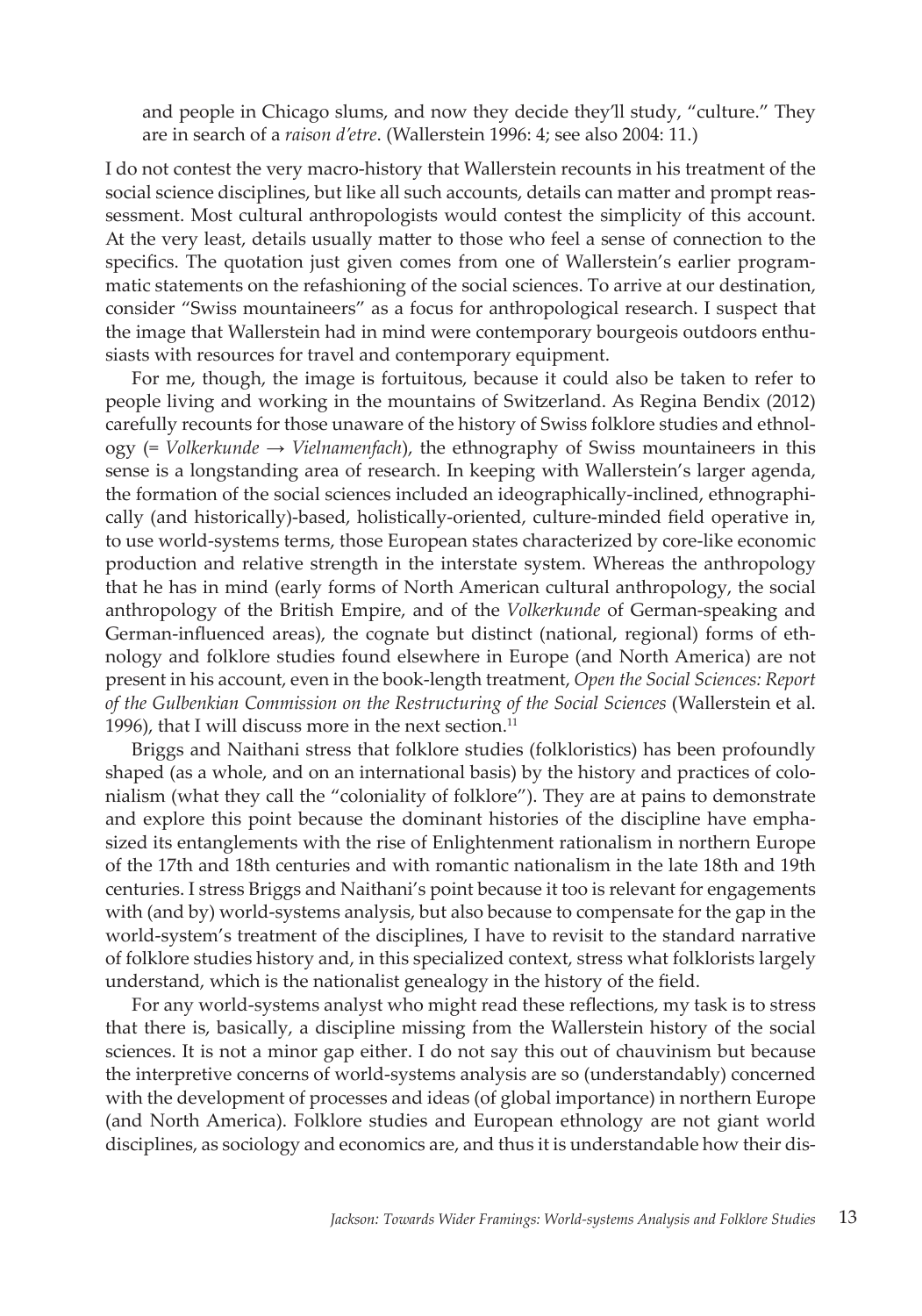ciplinary histories might be swept into a larger narrative focused on *Volkerkunde*/social anthropology/cultural anthropology/non-European ethnology and its colonial engagements.12 At the same time, study of the rise of European nation states has continually emphasized the outsized influence that folklore studies had in these processes. I am not summarizing this work here, but we have extensive literatures on the histories and contexts of nation-making and folklore's disciplinary development for Ireland, Estonia, Greece, Germany, Finland, Sweden and other parts of Europe.13 One cannot visit a northern European nation such as Estonia without seeing the historical fingerprints of folklorists and European ethnologists everywhere. In such nations, the ethnography and regional ethnology of the citizenry (particularly the former peasantry) looms large in the polity, in the economy, and in civil society. Scholarship in overseas anthropology (*Volkerkunde*, etc.) in such nations has historically been weak if present at all, whereas folklore studies and (regional, European) ethnology (*Volkskunde*, etc.) have been, over the long haul of disciplinary existence, strong. North America (specifically the U.S. and Canada as settler colonies) is unique because both forms of scholarship could thrive and hybridize. In ways that accord with Wallerstein's arguments about 20th century transformations, still ongoing, these disciplines continue to transform and reorganize in all of these North Atlantic settings. Folklore studies is also now an international discipline, with areas of strength and distinctive practices manifest throughout the world(-system), from Latin America to East Asia (Bendix and Hasan-Rokem 2012).

# FOLKLORE STUDIES AND EUROPEAN ETHNOLOGY IN THE REORGANIZATION OF THE SOCIAL SCIENCES

While calls for interdisciplinarity are ubiquitous in the scholarly spaces that folklorists and European ethnologists inhabit, Wallertstein has argued prominently for a different reconfiguration of the social sciences, one that he characterizes as unidisciplinary.14 On the basis of his view that the 19th century division of the social sciences into narrow disciplines atomized what should have been a more holistic endeavor – worldwide in scope, concerned with the full breadth of human activity, and both historical and systematic, ideographic and nomenthetic in orientation – Wallerstein has argued for a reconfiguration of the social sciences. The name that he and his collaborators use for this unitary undertaking is "historical social science."

I will return to the case for a reunified historical social science below, but are political science, sociology, economics, history, geography, anthropology and others that might be named about to disappear on the basis of wide agreement with Wallerstein's proposals? I do not think so and I do not raise them because I am eager for folklore studies and ethnology to be recognized fully as a part of this group just in time to join in the abandonment of disciplinary identities. As with my larger reflection, my goal is more basic – to suggest that folklorists and European ethnologists would be well served by engaging with and contemplating the issues that Wallerstein and his colleagues have raised.

As I contemplate such proposals myself, I am mindful that folklorists in the U.S. and in Europe also have some experience of their own with efforts of renaming and reorienting disciplines. In the U.S. case, proposals (in the 1990s) to decommission the name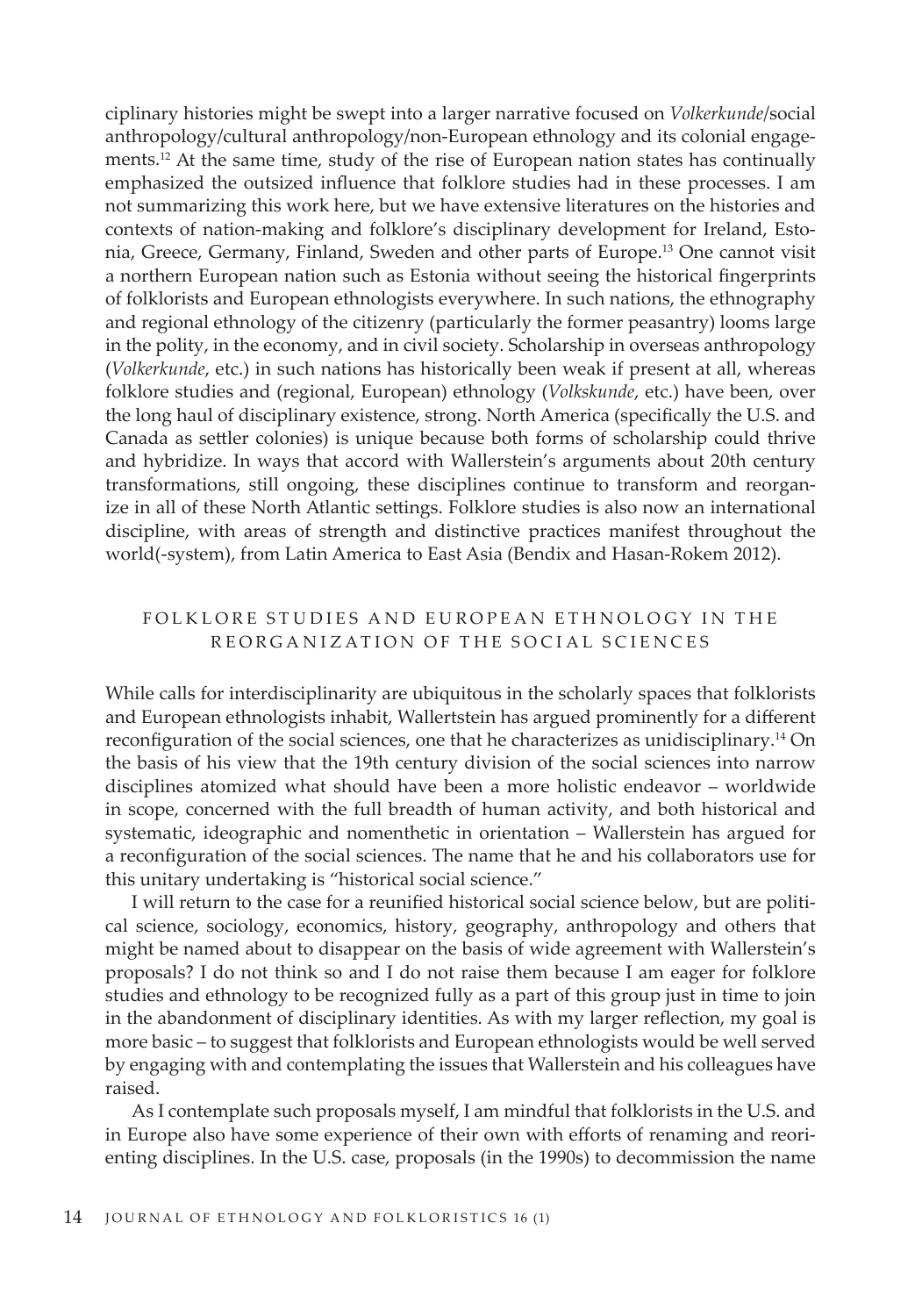"folklore" as a disciplinary label (as in folklore studies or folkloristics) were not realized, although the debate in retrospect was probably therapeutic. The reasons why these proposals were not acted upon is too large a topic for this context, but factors relevant to Wallerstein's more ambitious proposals include sunk institutional costs, attachment to distinctive intellectual histories, methods, genealogies, and identities, and the nature of collective action problems in general. Individuals, in the U.S. context, could choose to find their own personal paths away from the identity "folklorist" but, absent an overwhelming consensus to change and the risks associated with putting oneself and one's colleagues out of business, folklore studies in the U.S. continued onward beyond what, for a moment, seemed like a point of existential crisis (Bendix 1998; Kirshenblatt-Gimblett 1998; Oring 1998).15 Its existence as an enterprise historically related to, but by the 1990s largely autonomous from (American) anthropology (and from literature studies), played a role that has not yet been explored. The rise and (relative) decline of cultural studies in the English-speaking world is another factor in need of consideration.

The situation in Germany presents a marked contrast. Folklore studies role during the Nazi-era created a situation ripe for collective transformation. The result was significant reflexive consideration of disciplinary pasts and futures and the transformation that Bendix describes as the move "From *Volkskunde* to the 'Field of Many Names'." While the need to make a break with the past became clear, the choice of what to name the new enterprise was vexing and, ultimately, plural, as Bendix (2012) has chronicled. These are only relatively recent instances of disciplinary renaming and reorganization projects and many others could be cited, including William Thoms' (1996) coining of the name "folk-lore" itself in 1846.

The history of the social sciences, the consequences of this historical ordering and contemporary practice, and proposals for reorganizing them appear in a number of works by Wallerstein and his collaborators. Most prominent is *Open the Social Sciences: Report of the Gulbenkian Commission on the Restructuring of the Social Sciences* (Wallerstein et al. 1996). The book represents the work of group of scholars in and beyond the social sciences whose task was to "reflect on the present social sciences and their future" (Calouste Gulbenkian Foundation 1996: x).16 In a presentation-turned-article for the Social Science Research Council's newsletter *Items*, Wallerstein (1996) offered a short account of the Commission's work and its findings. In the 2002 Sydney Mintz lecture, Wallerstein offered a treatment of these issues specifically keyed for an anthropological audience. While that occasion might have prompted a more granular exploration inclusive of European ethnology, if not folkloristics, it presents the core argument in more detail vis-à-vis American-style (overseas) anthropology, without attention to either Americanist anthropology in the mode of Boasian ethnology and folklore studies or European folkloristics/ethnology (Wallerstein 2003). In the context of its general overview of Wallerstein's (ibid.: chapter 1) views, he also raises the disciplinary questions in *World-Systems Analysis: An Introduction*. Wallerstein shares his thoughts on the work of the Commission and elaborates on the issues further in a long interview with Carlos Antonio Aguirre Rojas (2012). These discussions were preceded by a collection of essays that examined various "Limits of Nineteenth-Century Paradigms" in the social sciences (Wallerstein 1991). Wallerstein's colleague Richard Lee (2014) considers these issues from an allied perspective, adding in concern for the state of the humanities. The historical factors shaping the social sciences are treated in detail in these works and I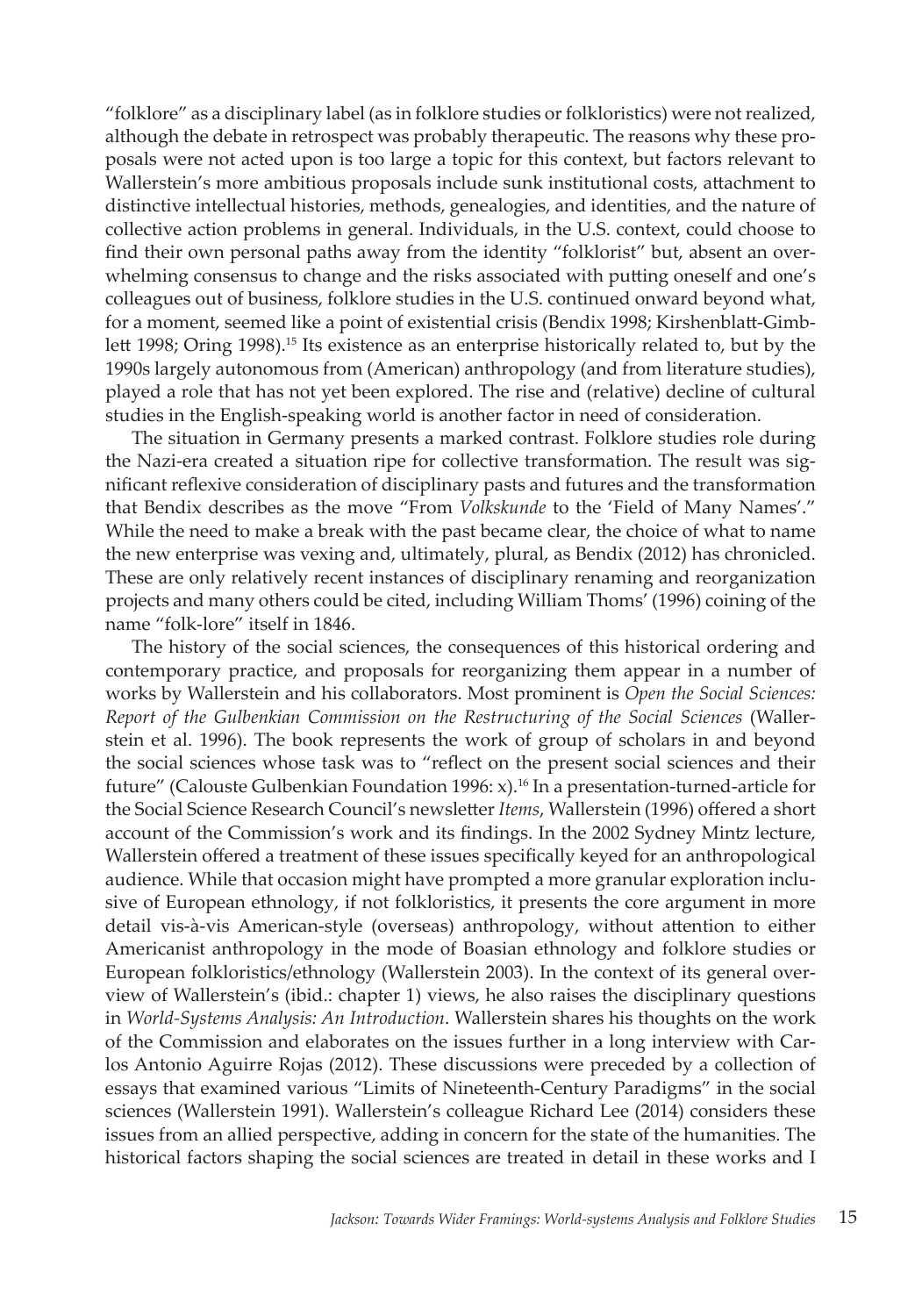evoked some of them briefly in the previous section. Here I try to highlight some of the proposals made by Wallerstein and by the Gulbenkian Commission in its report (1996).

The history presented by Wallerstein in his various writings and by the Gulbenkian Commission that he chaired is powerful (although, as I have suggested, partial at least with respect to folklore studies and European ethnology). The problems that the structures of knowledge in the social sciences have generated or exacerbated demand the attention that they have been given in this body of work. The final chapter of "Open the Social Sciences" is smart and also realistic in its awareness of what has made the disciplines durable even as they have faltered in changing contexts.

What a reader of the report, especially with the distance provided by more than 20 years since its publication, is likely to think about the recommendations themselves, with which the report closes, are that they are relatively tame in relation to the contexts that provoked them. I attribute this to two factors in particular. One is just the passage of time and the unfolding of the trends that the authors identify and discuss. If the present shares features with the future the commissioners were seeking to reach, some of that can also be attributable to their efforts. They were read and reflected upon by practitioners in the social sciences, even if folklorists did not attend much to their recommendations (which, it is worth noting, happened in the same moment as cognate reassessments in North American folklore studies). But there is also the context of consensus building attendant to any committee report.

This aspect arises in Wallerstein's interview with Rojas (2012). Asked about "Open the Social Sciences" in relationship to Wallerstein's own aspirations for historical social science, Wallerstein cites the collective nature of that work and the agreements established among the participants about how the work would be pursued. Faced with the choice of developing, weighing, and debating all of the detailed pathways forward that might be constructed, they chose instead to "draw attention to the fundamental problems, inducing and even forcing people to reflect on them (Rojas 2012: 93)." He continues, "We didn't want them to discuss a proposed solution but rather to think around a problem, so that each of them might try to look for and elaborate a solution themselves" (ibid.).

Wallerstein notes in this context that, having made this choice – an emphasis on the context and on provoking wider discussion, shaped a different but related dynamic. He observes that the Commission, in that context, could have been read as identifying a problem but not showing good faith in proposing solutions. This is a reading of such situations that often leads to their dismissal as "not worthwhile" by skeptical colleagues. In response to the conjuncture of the committee dynamic, the desire to promote discussion, and the need to make some suggestions both useful and agreeable to the commissioners, they pursued a "compromise solution," deciding "that it would be best to develop only a few of these small suggestions." Wallerstein personally saw these as "a sort of first step on the path of these possible solutions to our dilemmas (ibid.: 93)." Before returning to Wallerstein's own view, what were these small suggestions and what do they look like now, particularly for folklore studies?

Wallerstein clearly wishes that readers of "Open the Social Sciences" (1996) would not (as some clearly have done) skip to the last two pages of the book for purposes of judging the simple "first step" suggestions out of context and I do not wish to encourage such readings myself (Rojas 2012: 93). That said, readers of this reflection will want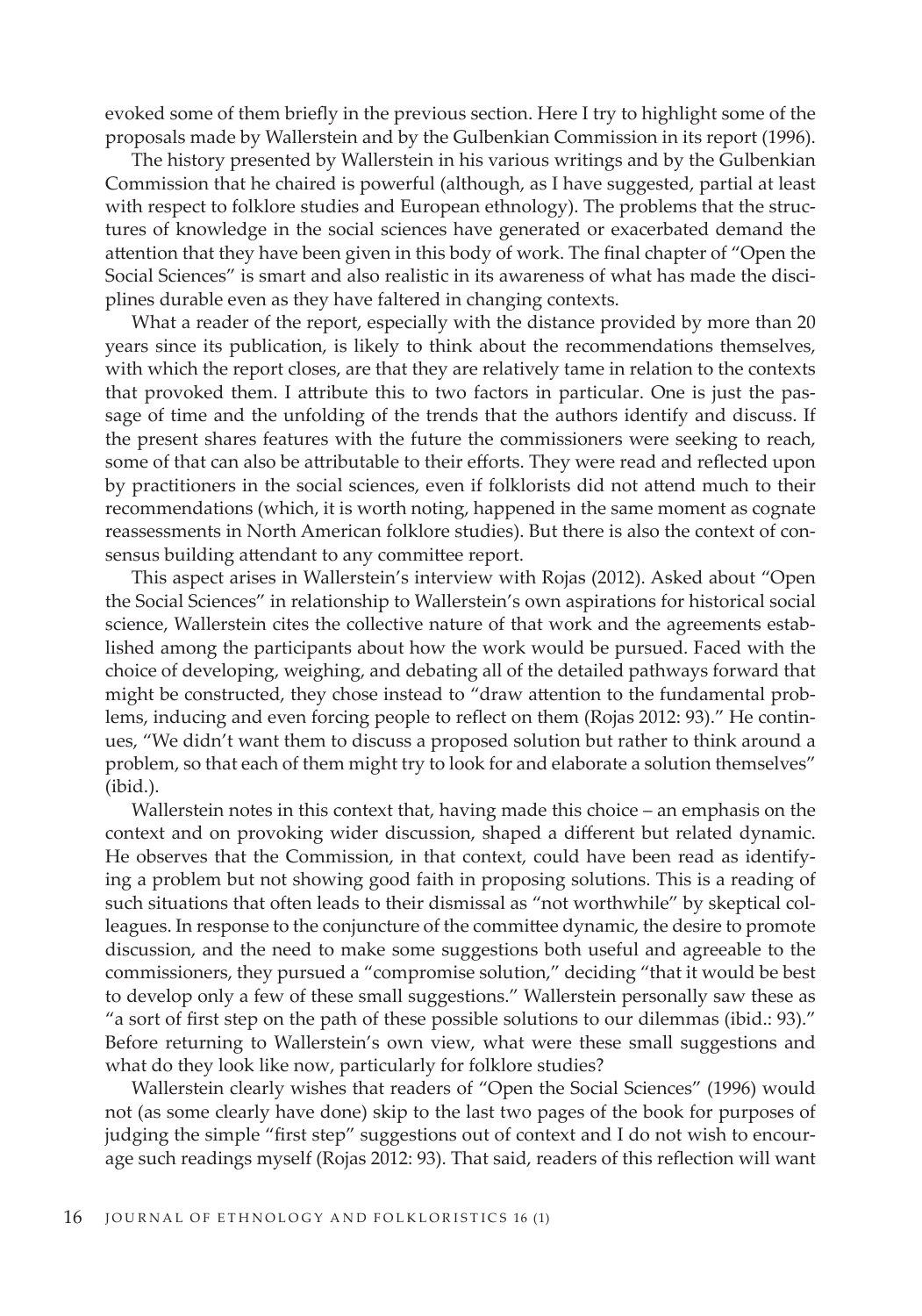to gain some sense of them. In the Commission's first suggestion, they encourage, and provide rationale for encouraging, programs that bring together scholars "for a year's work" across disciplines for joint research on "specific urgent themes." This suggestion is closely related to the second on "the establishment of integrated research programs within university structures that cut across traditional lines, have specific intellectual objectives, and have funds for a limited period of time (say about five years)" (Wallerstein et al. 1996: 103–104). Bendix, Kilian Bizer, and Noyes (2017), from a multidisciplinary vantage point that is centered in folklore studies and European ethnology, have recently described such endeavors in ethnographic, conceptual, and practical terms. In the years since the publication of "Open the Social Sciences", such work has become common (if not universal) and, for those who work in research universities (a small percentage of active scholars, of course), we now not only confront the impact of such endeavors pursued at scale, but are assessing their costs and consequences, not just their advantages, especially when such activities as "grand challenges" research is given high prioritization by administrators and funding agencies. While not all folklorists have access to opportunities to participate in such work and while the rise of such work has sometimes marginalized those less inclined to join it, we now live in a world in which the commission's first and second recommendations are now very present.

The commission's third recommendation which, like others here, is university-centric, argues for the joint appointment of professors to multiple relevant departments. This practice, at least in American research universities like my own, is certainly (more) common in one sense now than it was before. The Commissioners argue for a strong form of joint appointment, one that goes beyond courtesy appointments to structure the faculty in such a way as to encourage active faculty participation in the work of their multiple home units. The strong form of this practice is perhaps expressed best in condensed form in the suggestion that "we would require that each department have at least 25 percent of its members who did *not* have a degree in that discipline." The commissioners embrace the hope that such an "administrative device" would increase the range of "intellectual debate within each department, the curricula offered, [and] the points of view that were considered plausible or legitimate" (Wallerstein et al. 1996: 104–105). Those university programs where folklore is researched and taught by more than one or two colleagues in relative isolation probably more closely approximated then (1996), and now still more approximates (2022) the goal set by the commissioners than is probably true in any other social science disciplines.

In its more forceful form, such a restructuring is a classic collective action problem, especially when leading research departments with strong disciplinary graduate programs see themselves as having a particular responsibility for the transmission of a disciplinary (as opposed to transdisciplinary) legacy. This disciplinary necessity is even more intensely felt in situations (as with folklore studies and museum ethnology in many locations) wherein such training also ensures continuity in the preservation and use of core national or regional archives or collections.17 Be that as it may, the field of folklore studies has a longstanding history of (relative) disciplinary openness, both inbound (welcoming scholars not formally trained in the field into full participation) and outbound (folklore scholars finding academic homes in a range of departmental contexts, such as anthropology, English, comparative literature, media studies, history, art history, etc.).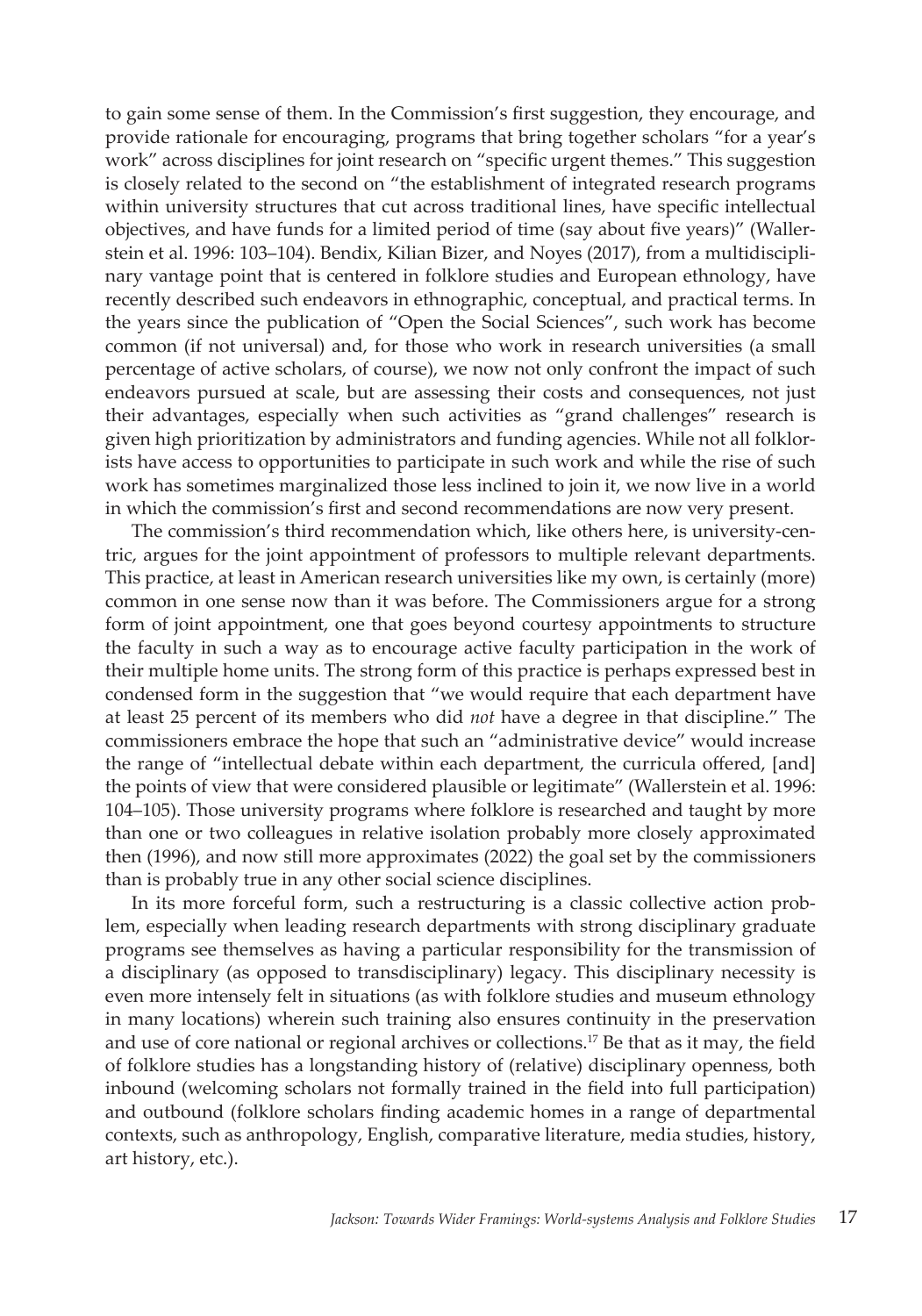The final "small suggestion" is another one that is probably already familiar to folklorists. The commissioners recommend "joint work for graduate students" by which they mean graduate curriculum that enable students to study outside their primary field. They are right in noting that this practice is not widespread in the social sciences (ca. 1996), but it is hardly uncommon among folklorists, now or when they were writing. Commenting that "only in a few departments in a few universities are students allowed to wander outside." They argue:

We would turn this around too. Why not make it mandatory for students seeking a doctorate in a given discipline to take a certain number of courses, or do a certain amount of research, that is defined as being within the purview of a second department? (Wallerstein et al. 1996: 105)

The largest trainer of folklore doctoral students in the U.S., Indiana University has had this norm, as part of a larger campus structure, since long before the Gulbenkian Commission's report. While not all have what at Indiana is called the "Ph.D. minor field," the structure of most folklore graduate programs within a matrix of disciplinary, interdisciplinary, and cross-disciplinary structures and coursework has insured that most folklore doctorates have, for decades, gotten the kind of training that the Commission proposed. The rise of the double PhD has further extended this characteristic and the longstanding fact that few folklorists come to graduate training with an undergraduate degree in folklore studies has also contributed to the cross-disciplinary and interdisciplinary nature of the field. This holds true internationally, not solely in the United States.

As noted above, the Commissioners saw these four recommendations as modest ones. Their goal was to see to it that "the underlying issues be debated – clearly, openly, intelligently, and urgently" (Wallerstein et al. 1996: 105). I think that there is evidence to suggest that they enjoyed at least modest success. Whether they did or did not, there are indications that the world of practice in the social sciences has moved in the direction of their simpler, collective suggestions in the years since 1996. Even though folklorists themselves did not take up the Commission's report at the time, the issues discussed in the full report remain important and current calls by graduate students, folklore studies faculty, and public-facing and applied folklorists to reassess and reorient folklore graduate training for the present and the future would be well-served, I think, if they could be articulated and explored in relationship to its assessments and arguments.18

As suggested by Wallerstein's responses in his interview with Rojas (2012), he has his own personal response to these questions of restructuring. Given the firmness of his historical assessment and the clarity of his arguments about present needs, the softness of his own programmatic statements might come as a surprise. It might make sense to recognize that his historical work certainly caused him to recognize something of the hubris of earlier predictions and prescriptions for the future. Speaking a number of years after the work of the Commission, he notes: "I should say that I don't have a clear view of how to orchestrate this reorganization of the social sciences either" (Rojas 2012: 93). He continues:

I think that this will be the fruit of a long discussion among all of us, and I can tell you that regarding this point, my position is similar to that which I maintain on the political level: just as I support a plural alternative for the left, so too would I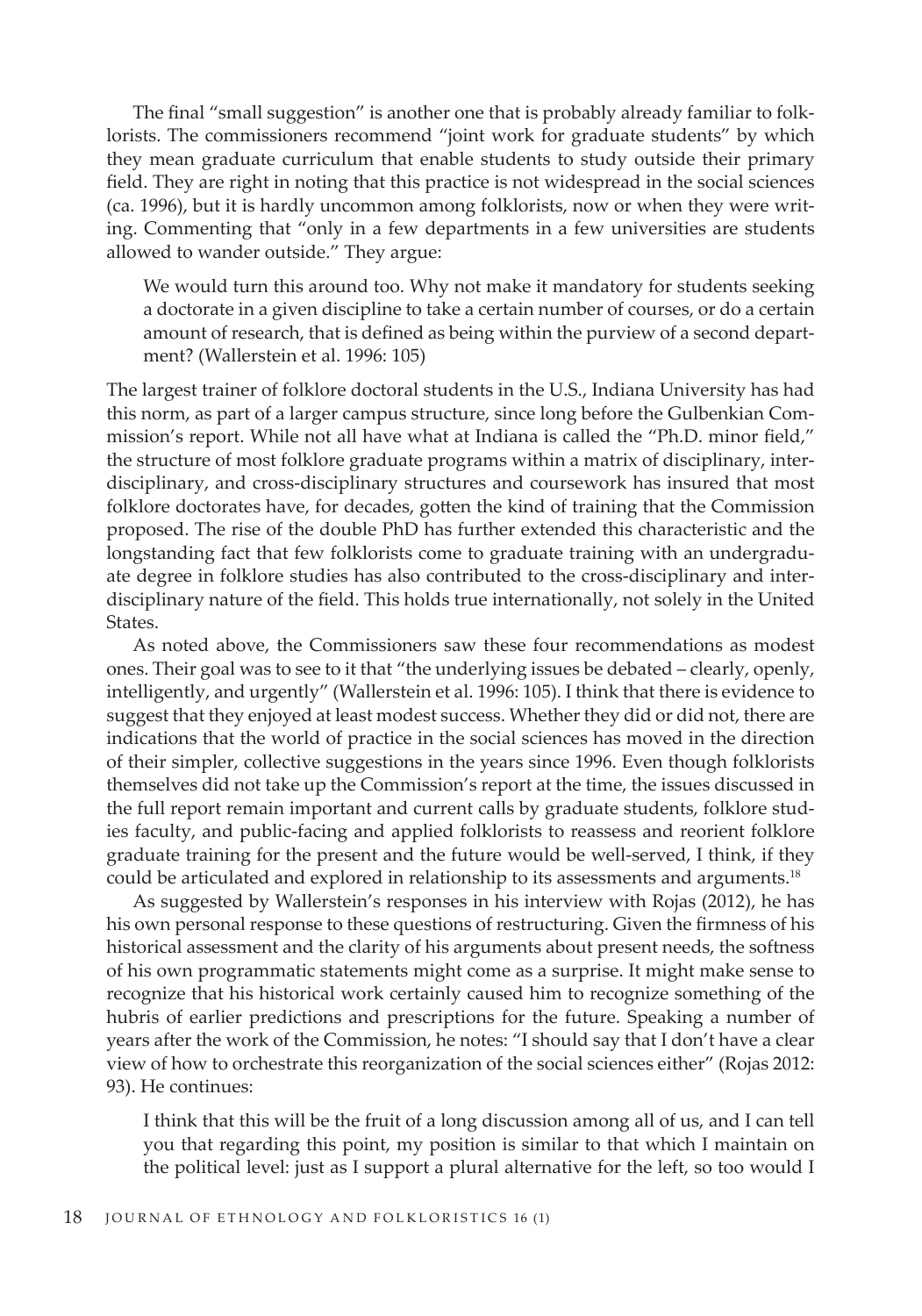support the construction of a plural schema on the epistemological level for the reorganization of the social sciences (ibid.).

In this discussion, Wallerstein goes on to suggest that the best that we can do is to experiment ("explore different paths" – ibid.) and then carefully assess the results of those experiments. While this response is mild, the idea of unidisciplinary historical social science introduced above, represents Wallerstein taking a firmer personal stance, one that he can occupy as an individual even if he cannot compel the majority of his colleagues in the diverse social sciences to follow suit.

For folklorists, we might benefit not only from engaging with the discussions that I am evoking, but also by assessing our own experiments along these lines. For a time, it seemed like cultural heritage or cultural sustainability might, for instance, provide conceptual foci for the reorganization of the discipline in the U.S. I am doubtful of this, but what can we learn from those colleagues who embarked on experiments in reorienting in this way?<sup>19</sup> What can we learn not only from the reorganization of German *Volkskunde*, but from the broader reorganization of European ethnology of which it was (and is) an (ongoing) part? For a time, cultural studies as a branded post-disciplinary project seemed like a threat to both cultural anthropology and folkloristics, at least in the U.S. That no longer seems to be the case now. Similarly, semiotics once loomed large in (American) folklore studies, whereas today its lessons seem largely (re-)assimilated (back) into the field's canon. What might we learn from revisiting these ebbs and flows, including the rise (and sometimes fall) of neighboring disciplines (for example, semiotics), paradisciplines (for example, digital humanities), and interdisciplinary endeavors (for example, heritage studies)?

While the history and significance of the changing social sciences gets more attention than concrete recommendations in "Open the Social Sciences" and associated writings (as was intended), Wallerstein does have his own views as reflected in his discussions of world-systems analysis. I reiterate these in conclusion, using them as a means of rethinking folklore studies as a social science or, if you prefer, as a social science adjacent to the humanities field. For anyone considering the status of folklore studies as a field in itself and in relationship to its neighbors, I feel that attending to Wallerstein's history and assessment of present needs is a valuable resource.

#### CONCLUSION

Along the way, I have sought to recruit colleagues in folklore studies and in ethnology to use Wallerstein and his colleagues' views on the world-system and its analysis, including on the nature of the disciplines within it, as a fresh (to them, at least) springboard for rethinking the present and future of work within these linked fields. I do not want to proscribe the uses to which this work might be put, but some implicit aspirations can be offered in conclusion.

One of these concerns the status of history and historical methods and goals in folklore and ethnology. While history remains crucial in some manifestations of these fields, the historical impulse that once was strong in U.S. folklore studies (including Americanist ethnology) and in European folklore studies and European (regional) ethnology have, in many settings atrophied. With the exception of disciplinary history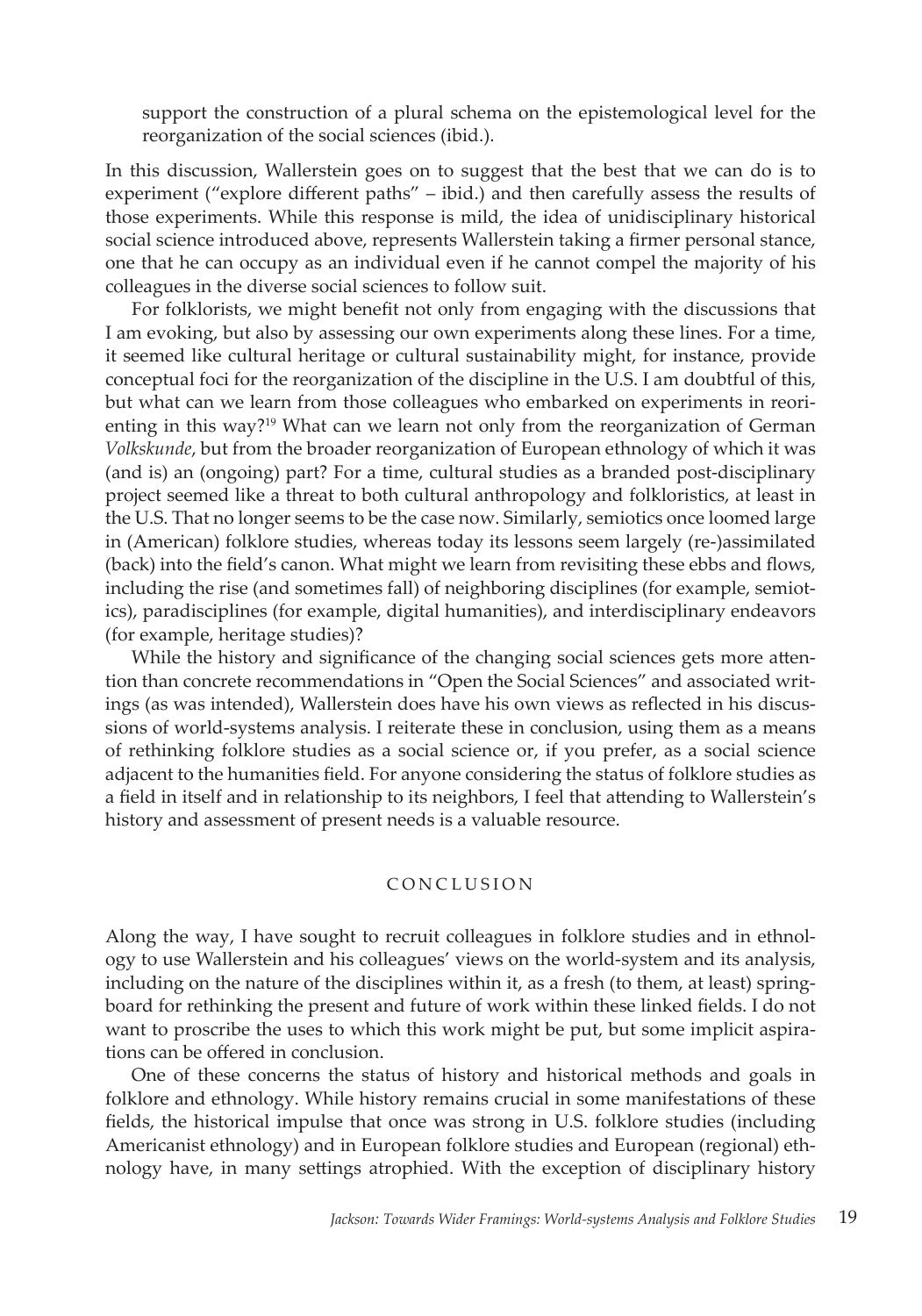(which continues to be pursued in a robust way), historical work (in its myriad forms) has been in retreat for many generations. Important exceptions can always be found, but the kinds of historical concerns that animated the work of many folklorists and ethnologists prior to the middle 1970s (especially in the U.S.), are now scarce. Michael Ann Williams (2017) has written prominently of this, but it is not her view only. While those concerned about the eclipse of historical methods and concerns do not all share the same specific aspirations or remedies, there is a growing conversation among, admittedly, older folklorists about this dynamic and its implications. In engaging with worldsystems analysis here, I have tried to frame the folklore and history intersection in a fresh way rather than simply arguing on the basis of the field's past accomplishments in historical work (as much as I respect those). Whatever else world-systems analysts might offer, they are insistent on the importance of a "bringing history back in" to social analysis (Goldfrank 1979).

Scale is another dynamic where folklorists would do well to reflexively assess their practices and preferences. While many folklorists (particularly, again, in the U.S.) have a sound and honorable attachment to the (often convivial) interaction order, we seem (collectively) to think comparatively little about how this world of "artistic communication in small groups" and the "practice of everyday life" articulates with wider social dynamics. As Noyes (2016: 412–416) has argued rather scathingly in her treatment of slogan concepts, even when we work on big, global issues, those we take up are often surrogates for, or derivative of, deeper and more intractable problems that we sometimes avoid engaging directly on their own terms – cultural property rather than colonialism, heritage tourism rather than poverty and inequality, etc. In no way do I want to sacrifice what makes folklore studies distinctive and compelling – what we are good at – in order to transform ourselves into a discipline like sociology that already exists. But I share what I take to be one of Noyes' points, that folklorists can always do a better job of situating the foci of our work in broader historical and social contexts. This includes attending to scales, including the global one, that are broader than, for instance, performance events and contexts. Some folklorists have been creative in thinking about social scale in folkloristic ways (Mechling 1997 is an example), but an encounter with world-systems analysis can prompt new reflection on scale and the social base of folklore. As suggested here, it also provokes fresh consideration of the serious human issues that our work might address in distinctively folkloristic or ethnological ways.

As a reviewer of this paper suggested, there is also the matter of shared interests linking the two research traditions. I pointed to a series of examples above: specifically, households, nationalism, colonialism, and decolonization, but also identities and movements for social change (for example, popular resistance, labor rights struggles, anti-systemic movements, alter-globalization). In everyday work, such shared interests are the point of intersection most likely to be taken up widely, as reading beyond our fields is less daunting when we find colleagues engaged in empirical research questions or activist scholarship that already overlaps with our concerns. Folklorists and ethnologists can profit from specific studies arising from the world-systems orientation without embracing it comprehensively as a framework. While I value my own disciplinarity and I think that I share this with my most proximate colleagues, I am also confident that my work and the work of these colleagues would be richer and more nuanced if we could manage more cross-, if not uni-, disciplinary engagement. It is my hope that such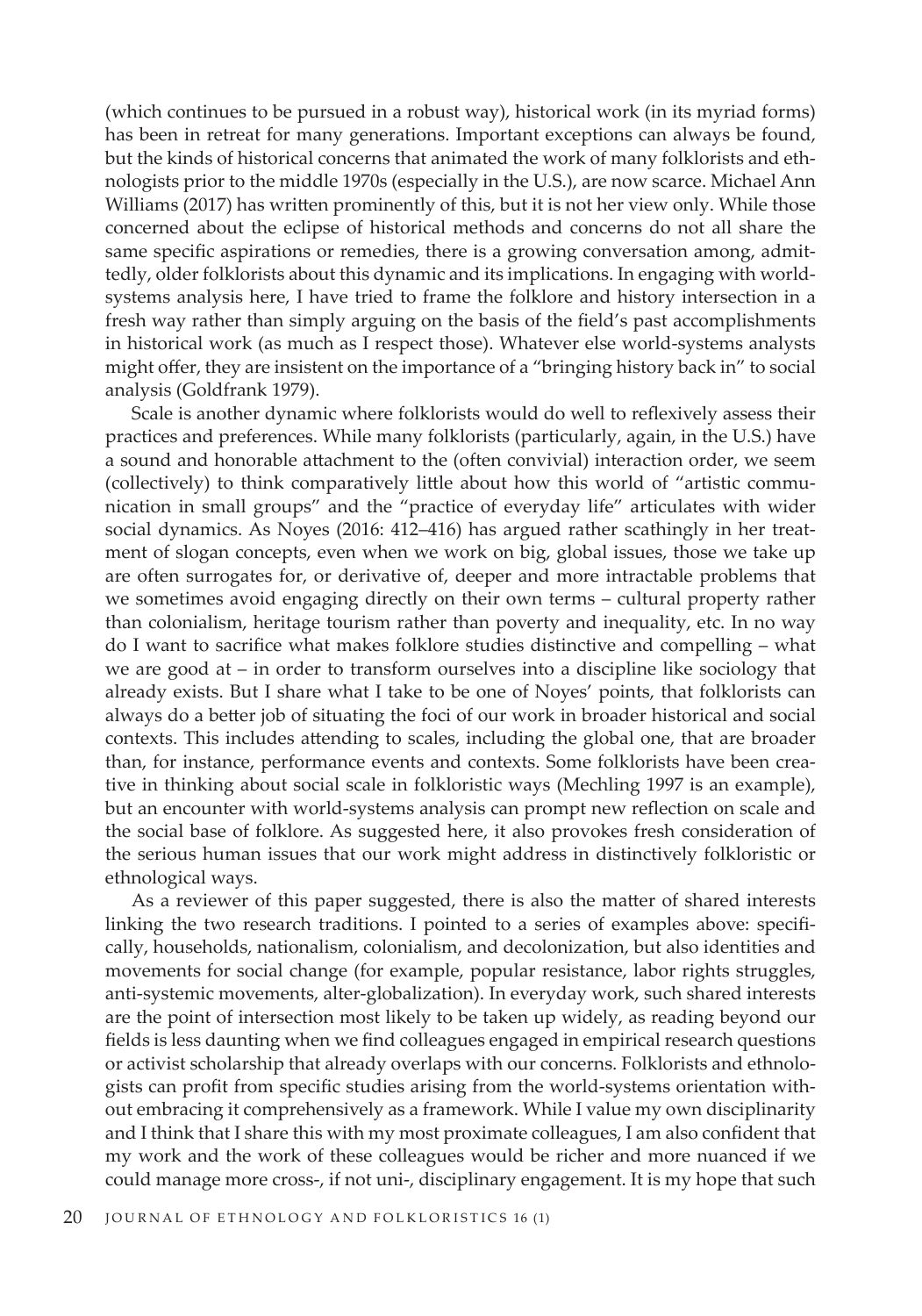engagements would not have to be unidirectional. As Noyes, for instance, has increasingly shown in her own work, even very globally-oriented fields such as international relations, can be engaged in such a way that folklore studies and European ethnology become inspirational for the work of such less granular fields. Reciprocal engagement does not always work, but it also does not always fail (Becker 2017; The Ohio State University 2022).

Finally, just as Wallerstein and the Gulbenkian Commissioners wanted to provoke debate in the social sciences, I am here hoping to provoke discussion and reflection among folklorists and ethnologists. Whether world-systems analysis is the best way to go about it or not, and I am not suggesting that it is, I share Fine's (2009: 103) view, with which I began: "Folklore needs to be examined as a part of the political economy of nations and of the world system". While I cannot be certain I will ever get an audience, on behalf of folklore studies and ethnology, with the core of world-systems analysts, I think also that these small (semi-peripheral?) but powerful and distinctive fields warrant their attention, whether in thinking through the bigger story of the rise and status of the capitalist world-system or the smaller, but still highly significant, story of its changing "knowledge structures."

## NOTES

**1** In this work, I write from the position of a U.S. folklorist and ethnologist. This position shapes my thinking and my way of characterizing the matters under discussion, but as will hopefully be evidenced in my reflections, I have tried to maintain a wide interest in the status and history of these fields around the world. I view both fields (or in some framings, this common field) as globally networked but provincially situated. I see plurality and differences as valuable to our work and I am grateful for generous colleagues and collaborators working in various global and disciplinary locations.

**2** A December 2018 search in JSTOR of key general, English-language (Anglo-American) folklore journals (*Western Folklore*, *Folklore*, *Journal of Folklore Research*, and *Journal of American Folklore*) provides some sense of past levels of engagement by folklorists with world-systems analysis. Of 23 works discovered with "world" and "systems" co-occurring, most are passing references and some are not relevant to this discussion. Some of the irrelevant instances deal with issues such as the systematic quality of worldview or lifeworlds (N=4). Some were discovered because they cited a work evoking "world system" or "world-systems analysis" in the cited work's title (N=6). Three such instances involved citation to works on ethnographic methods and writing by George Marcus (1986; 1995), where he evokes "the world system" in his titles. In five articles and two book reviews, authors evoke the world-system or world-systems analysis in a passing-butrelevant way  $(N=7)$ . (I am the author of one such paper.) Finally, there is a small group of papers where engagement with world-systems issues goes beyond passing mention (N=6). This does not mean that world-systems analysis is a key matter in these works, only that the perspective is recognizable in these works on some level beyond evocation. Of these six, I feel that Hofer 1984, Limon 1983, and Samper 2002 are most relevant, with Strauss 2002, Kenny 2007, and Turgeon and Pastinelli 2002 touching on world-systems analysis mainly as a way of centering discussions of global cultural circulations of broad interest to folklorists.

As an individual named scholar, Immanuel Wallerstein appears on nine occasions in the four general folklore journals examined. Four of these instances fall into the group of works already considered. The remaining five instances break down as follows. On two occasions, authors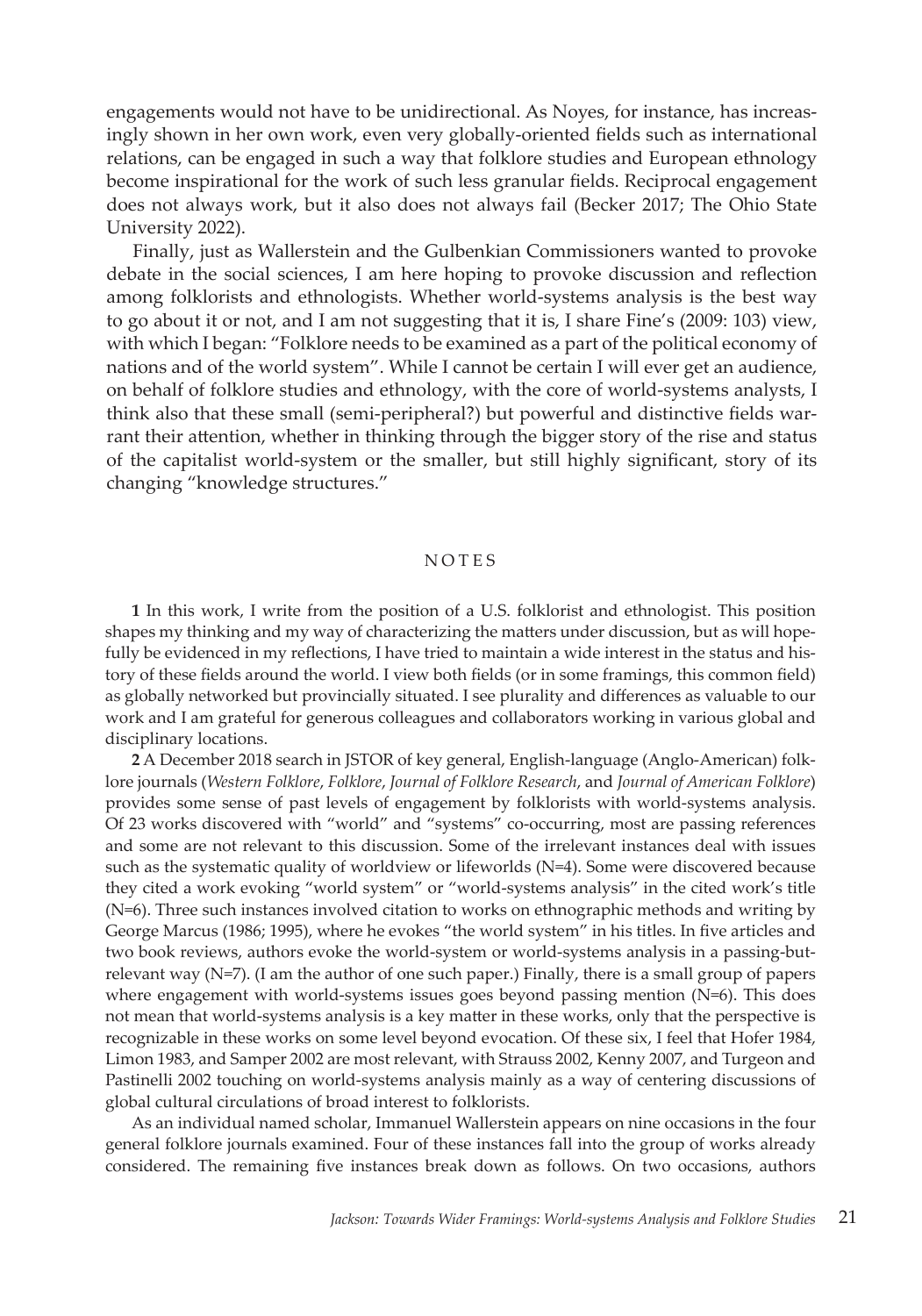cited items appearing in volumes edited or co-edited by Wallerstein. In one instance, an author cited Wallerstein discussing the nature of ethnic group membership (Ivey 1977). This leaves two cases where folklore authors cited work by Wallerstein in relationship to world-systems issues. Dorothy Noyes (1995: 463) does so to evoke the complexity of unequal North–South relations and Kelly Feltault (2006: 108) does so to ground a discussion of public folklore work vis-à-vis development discourse and practice in the context of work on globalization.

**3** A peer reviewer inquired about Fine's use of "world system" without a hyphen. As evidenced in a quotation given later in this paper, the hyphen was, for Wallerstein, absolutely crucial but Fine's usage is widespread none-the-less. Those who write "world system" rather than "world-system" are often, as here, using these words to convey a more general sense that is often cognizant of, but not formally embracing, the world-systems framework. In such usage, the general sense conveyed is of the level of social reality existing at a more encompassing level that that of individual nations viewed in analytic isolation. This is a general answer related to the wide-spread use of "world system" and Fine may have specific thoughts on the issue as yet unknown to me.

**4** As of May 17, 2022, *World-Systems Analysis: An Introduction* had been cited 5,793 times as calculated by Google Scholar. It was among the texts explored with students in a 2006 folklore studies graduate course on folklore and social/cultural theory that I taught at Indiana University. I here express appreciation to the students, now colleagues, in that course for their engaged participation, from which I benefited.

I need to offer one further note on the book itself. Appearing in 2004, Wallerstein evokes the period in which it was written and published, with terrorism and globalization looming as key global scale phenomena prominent in both media and general discussions of world affairs in that period. As I write, in 2018–2021, globalization has grown still more complicated as a matter of worldwide debate and the renewal of ethnonationalism, and even fascism, in liberal democracies looms over my own authorial present. Aged 88 at the time of my initial writing, Wallerstein then continued his research and writing, including the authoring of public-facing commentaries on world and national affairs. The most comprehensive source for these writings is his own website (see website of Immanuel Wallerstein). I mention these facts here to make clear to anyone who turns to *World-Systems Analysis: An Introduction* that the book is very relevant but, of course, it is not updated in its specifics to the present moment, whereas Wallerstein's writings as a whole, are, or were. Wallerstein died on August 31, 2019 as this manuscript was circulating informally among colleagues for comment and discussion (Genzlinger 2019). His most recent book (2021) is the posthumously published volume *The Global Left: Yesterday, Today, Tomorrow*.

**5** A version of this autobiographical sketch was also available online on the website of the Department of Sociology, Yale University, at the time of my writing. Note that the two versions differ subtly in wording, including in quotations that I give here. As will be seen below, I draw upon other works by Wallerstein and his collaborators as is useful to the endeavor. If an interested reader wished to begin with a single work, I recommend Wallerstein 2004.

**6** The post-World War Two (and also post-Soviet) relationship between folklore studies and nationalism is different in other world regions, with the Baltics and China representing particular cases of special interest to me. I note this to signal my awareness of my positionality on these questions writing from within my own national and provincial context.

**7** A generous peer reviewer of this paper queried whether I would be pursuing such questions in my empirical work and, if I did, what would change as a result. I can quickly illustrate these matters with two granular examples that I hope to address in future work. Among Native American peoples in Eastern Oklahoma (USA), gathering wild onions for food is both a crucial cultural practice that is central to identity and, sometimes, to subsistence. It is also the basis for a petty commodity market based on gathering from *de facto* commons. The situation there closely follows the West Virginia case documented by Hufford (2005). In Southwest China, bamboo bas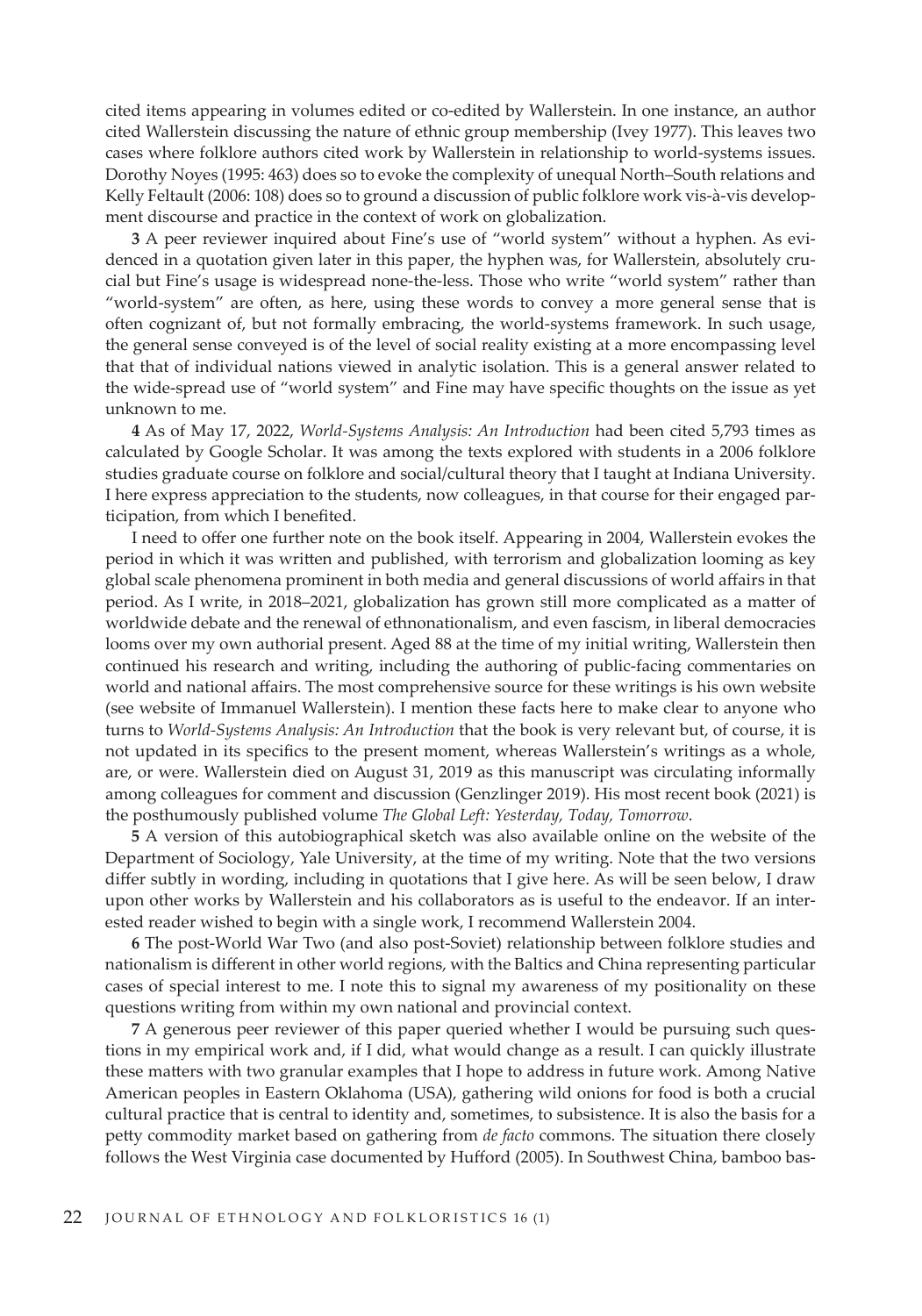ket production and marketing among upland minority nationalities is an extensive petty commodity trade that intersects with the larger political and economic order in ways that are also relevant to the general discussion pursued in this section of this article. Colleagues and I working in Southwest China have begun writing about these issues there (Zhang et al. forthcoming). The conceptual work of this article is intended, in part, to help my colleagues and I better address the kinds of situations encountered in our ethnographic and ethnohistorical work but that work, to this point, does not suggest any modification of the general review undertaken here. In both Eastern Oklahoma and Southwest China, there is a great deal of "making do" and I aspire to better understand it.

**8** Inspired by Naithani's work, but working at a much more modest scale, I began exploring the relationship between folklore studies and colonialism in Jackson 2013.

**9** An interesting contrast with folklore studies and world-systems analysis can be found in the case of geography. Geography is also notably absent from the summary account of the social sciences that Wallerstein provides (2004: 1–12). In contrast to folklorists though, there is evidence of extensive engagements by geographers (political geographers in particular) with the approach. Geographer Colin Flint suggests that deep engagement with world-systems analysis helped strengthen and revitalize political geography in the years since work in world-system analysis began. But, the place of the perspective among political geographers has waned as, over time, these scholars engaged more fully with issues of agency and in work concerned more with micro-scale contexts. Readers interested in this contrastive history of disciplinary engagement can find it in Flint 2017.

**10** To the best of my knowledge, Wallerstein does not address Michel Foucault's notion of governmentality, but my sense is that their interests overlap in concern with the ways that structures of knowledge and the subtle workings of power and governance operate in tandem within social orders that emerge and change over time (Foucault 1991; Huff 2013).

**11** European ethnology does actually appear in one passing mention in Wallerstein et al. 1996. In the conclusion of that work, the Commissioners mention, in reflecting on the opportunities for restructuring catalyzed by the fall of the Soviet Union, how the history department at Humboldt University "has become the first one in Germany, perhaps in Europe, to create a subdepartment of European ethnology, attempting thereby to give historical anthropology a *droit de cité* inside history" (Wallerstein et al. 1996: 100). I do not know the complexities of the histories that the Commissioners are evoking here, but a reading of Bendix (2012) suggests that matters in this instance are much more complex than they realize and that, had they known what folklorists and ethnologists know of such matters, their broad arguments about the social sciences as a whole might have been productively enhanced.

**12** Just as Briggs and Naithani (2012) stress the coloniality of folkloristics, more can certainly be said about nationalism and its entanglement with the history of ethnologies of overseas, rather than intimate, others.

**13** See for instance, work cited by Briggs and Naithani (2012), Bauman and Briggs (2003), Michael Herzfeld (2012), and Simon Bronner (2006).

**14** For interdisciplinarity vis-à-vis folklore studies and ethnology, see Bendix et al. 2017. Wallerstein (2004: 98) characterizes unidisciplinarity in this way:

This term should be clearly distinguished from multi- or trans-disciplinarity. The later terms refer to the now-popular ideas that much research would be better done if the researcher(s) combined the skills of two or more disciplines. Unidisciplinarity refers to the belief, in the social sciences at least, there exists today no sufficient *intellectual* reason to distinguish the separate disciplines at all, and that instead all work should be considered part of a single discipline, sometimes called the historical social sciences.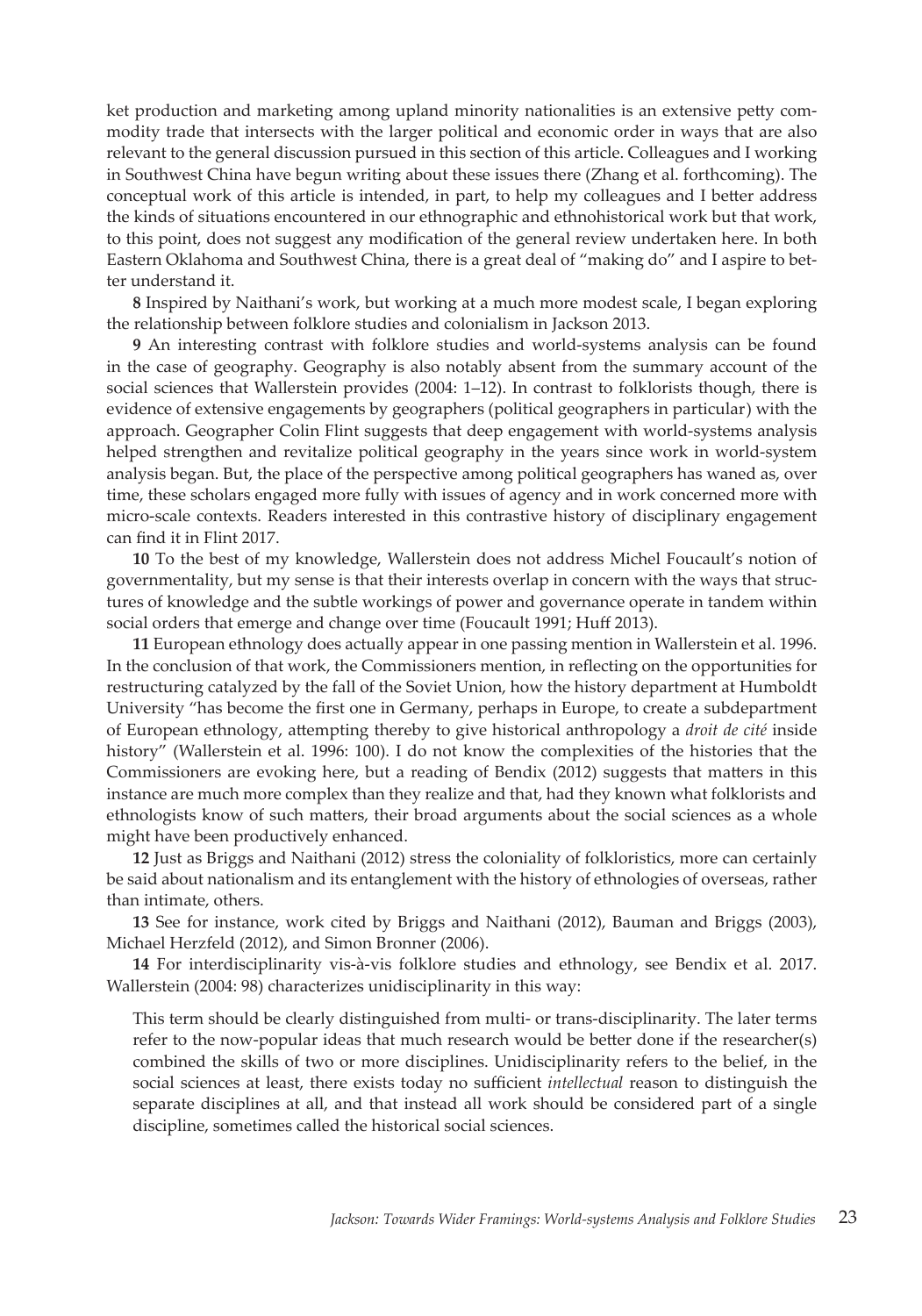As will be discussed, the emphasis placed on intellectual here seems to acknowledge that there are structural reasons that disciplines persist none-the-less.

**15** I cite three prominent position statements associated with the debate in U.S. folklore studies. Others could be included and not all views in circulation at the time were committed to print. No history of this episode has yet been written, but it is explored thoughtfully by Noyes (2012: 27–32).

**16** The Gulbenkian Commission's work was a project (1994–1995) of the Calouste Gulbenkian Foundation, a Portuguese philanthropy focused on the arts, the sciences, and education.

**17** I thank a generous peer reviewer for reminding me of this key point – one central to my own teaching and curatorial work. As that reviewer aptly noted: "disciplinary legacies are inseparable from institutional legacies."

**18** What I am calling a "current call" for reassessment could be dated and framed in a number of ways. On the one hand, folklore studies is reassessing and rearranging itself on a nearly continuous basis. Graduate departments, for instance, make changes to their curriculums almost annually. On the other hand, there are periods of stasis and periods of ferment. The American Folklore Society presidency (2016–2017) of Kay Turner saw a series of sustained discussions around such things as curricular review and reform, diversification of course syllabi, and the promotion of engagement by folklorists with scholars in critical race theory and other bodies of scholarship from outside folklore itself. A provocation-rich conference organized, in part, by graduate students at Indiana University on the "Future of American Folklore," held in Bloomington, Indiana in May 2017 provided a key moment in what I think of as an ongoing discussion about the structure of the discipline and the training leading into it.

**19** For example, what lessons can we derive from the experiences of colleagues and students of the Cultural Sustainability Program that was founded by folklorists at Goucher College or of the Heritage Studies doctoral program founded with significant involvement by folklorists at Arkansas State University?

## **REFERENCES**

- Abrahams, Roger D. 1993. Phantoms of Romantic Nationalism in Folkloristics. *The Journal of American Folklore* 106 (419): 3–37. DOI: https://doi.org/10.2307/541344.
- Bauman, Richard. 1971. Differential Identity and the Social Base of Folklore. *The Journal of American Folklore* 84 (331): 31–41. DOI: https://doi.org/10.2307/539731.
- Bauman, Richard and Charles L. Briggs. 2003. *Voices of Modernity: Language Ideologies and the Politics of Inequality*. New York: Cambridge University Press. DOI: https://doi.org/10.1017/ CBO9780511486647.
- Ben-Amos, Dan. 1971. Toward a Definition of Folklore in Context. *The Journal of American Folklore* 84 (331): 3–15. DOI: https://doi.org/10.2307/539729.
- Becker, Cathy. 2017. Do Folklore and Security Studies Mix? Mershon Affiliate Says Yes. *Mershon Center for International Security Studies News*. https://kb.osu.edu/handle/1811/87953 (accessed May 2, 2022).
- Bendix, Regina. 1998. Of Names, Professional Identities, and Disciplinary Futures. *The Journal of American Folklore* 111 (441): 235–246. DOI: https://doi.org/10.2307/541309.
- Bendix, Regina F. 2012. From Volkskunde to the "Field of Many Names": Folklore Studies in German-Speaking Europe Since 1945. – *A Companion to Folklore*, edited by Regina F. Bendix and Galit Hasan‐Rokem. Malden, MA: Wiley-Blackwell, 364–390. DOI: https://doi. org/10.1002/9781118379936.ch19.
- Bendix, Regina and Galit Hasan-Rokem, eds. 2012. *A Companion to Folklore*. Malden, MA: Wiley-Blackwell. DOI: https://doi.org/10.1002/9781118379936.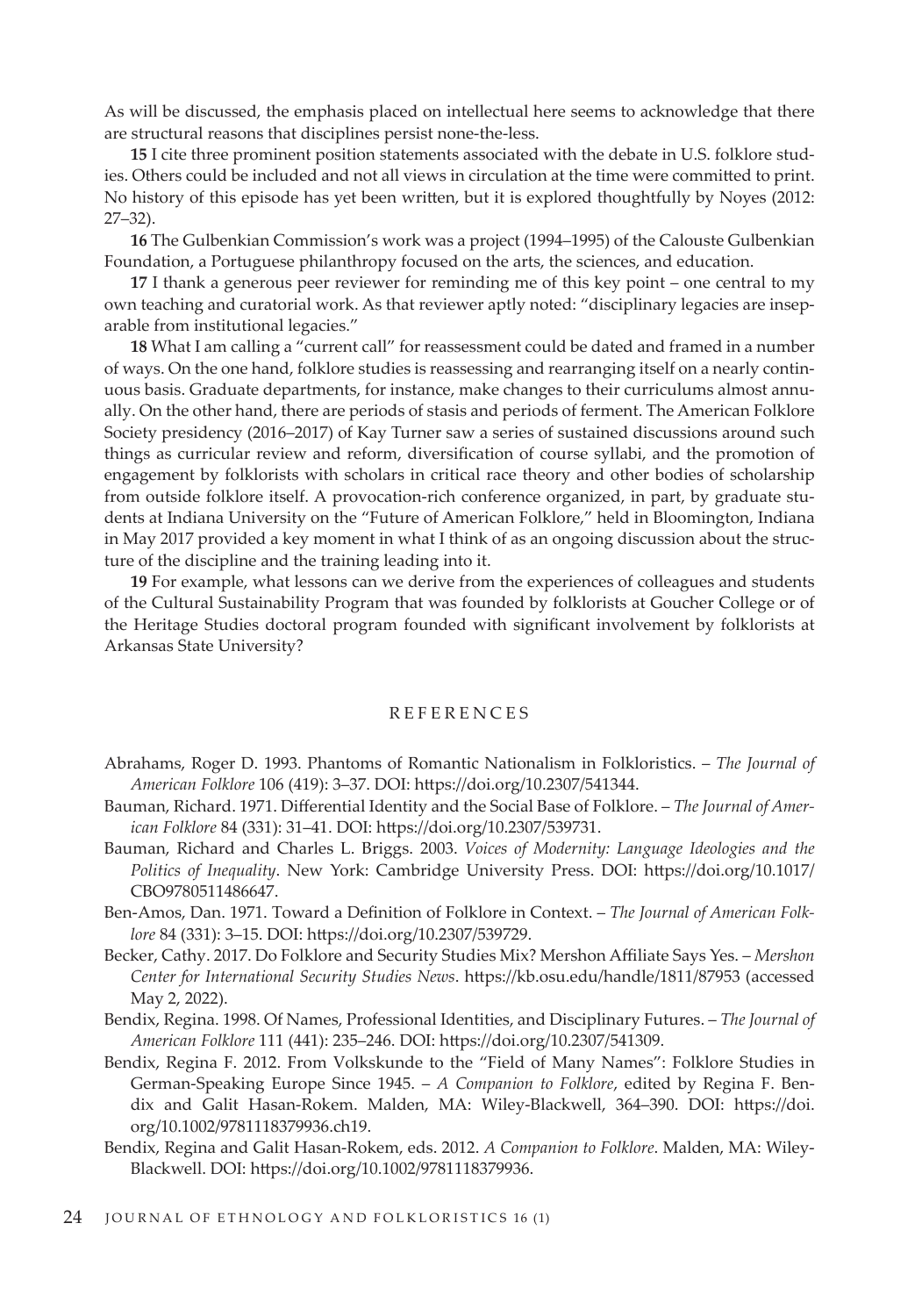- Bendix, Regina F.; Kilian Bizer, and Dorothy Noyes. 2017. *Sustaining Interdisciplinary Collaboration: A Guide for the Academy*. Champaign: University of Illinois Press. DOI: https://doi.org/10.5406/ illinois/9780252040894.001.0001.
- Boas, Franz. 1887. A Study of Geography. *Science* 9 (210): 137–141. DOI: https://doi.org/10.1126/ science.ns-9.210S.137.
- Briggs, Charles L., and Sadhana Naithani. 2012. The Coloniality of Folklore: Towards a Multi-Genealogical Practice of Folkloristics. – *Studies in History* 28 (2): 231–270. DOI: https://doi. org/10.1177/0257643013482404.
- Bronner, Simon. 2006. Nationalism. *The Greenwood Encyclopedia of World Folklore and Folklife*, edited by William Clements. Westport, CT: Greenwood, 60–64.
- Calouste Gulbenkian Foundation. 1996. Foreword. *Open the Social Sciences: Report of the Gulbenkian Commission on the Restructuring of the Social Sciences*, edited by Immanuel Wallerstein, Calestous Juma, Evelyn Fox Keller, Jürgen Kocka, Dominique Lecourt, V.Y. Mudimbe, Kinhide Mushakoji, Ilya Prigogine, Peter J. Taylor, and Michel-Ralph Troullot. Stanford: Stanford University Press, ix–xi.
- Department of Sociology. *Yale University*. https://sociology.yale.edu/people/immanuel-wallerstein (accessed December 2, 2018).
- Ehn, Billy, and Orvar Löfgren. 2010. *The Secret World of Doing Nothing*. Berkeley, CA: University of California Press.
- Feltault, Kelly. 2006. Development Folklife: Human Security and Cultural Conservation. *The Journal of American Folklore* 119 (471): 90–110. DOI: https://doi.org/10.1353/jaf.2006.0006.
- Foucault, Michel. 1991. Governmentality. *The Foucault Effect: Studies in Governmentality*, edited by Graham Burchell, Colin Gordon, and Peter Miller. Chicago, IL: University of Chicago Press, 87–104.
- Flint, Colin. 2017. Geographic Perspectives on World-Systems Theory. *Oxford Research Encyclopedia of International Studies*. DOI: https://doi.org/10.1093/acrefore/9780190846626.013.196.
- Fine, Gary Alan. 2009. Review of *Once upon a Virus: AIDS Legends and Vernacular Risk Perception*, by Diane E. Goldstein. – *The Journal of American Folklore* 122 (483): 102–103. https://www.jstor. org/stable/20487657 (accessed May 8, 2022).
- Fine, Gary Alan. 2012. *Tiny Publics: A Theory of Group Action and Culture*. New York: Russell Sage Foundation. http://www.jstor.org/stable/10.7758/9781610447744 (accessed May 8, 2022).
- Genzlinger, Neil. 2019. Immanuel Wallerstein, Sociologist with a Global View, Dies at 88. *New York Times*, September 10, 2019. https://www.nytimes.com/2019/09/10/books/immanuelwallerstein-dead.html (accessed May 2, 2022).
- Goffman, Erving. 1983. The Interaction Order: American Sociological Association, 1982 Presidential Address. – *American Sociological Review* 48 (1): 1–17. DOI: https://doi.org/10.2307/2095141.
- Goldfrank, Walter L. 1979. Introduction: Bringing History Back In. *The World-System of Capitalism: Past and Present*, edited by Walter L. Goldfrank. Beverly Hills, CA: Sage Publications, 9–17.
- Grimm, Jakob and Wilhelm Grimm. 1857 [1812–1814]. *Kinder und Hausmärchen* 1–2. 7th edn. Göttingen: Verlag der Dieterichschen Buchhandlung.
- Groth, Stefan. 2012. *Negotiating Tradition: The Pragmatics of International Deliberations on Cultural Property*. *Göttingen Studies in Cultural Property* 4. Göttingen: Universitätsverlag Göttingen. http://resolver.sub.uni-goettingen.de/purl?isbn-978-3-86395-100-9 (accessed May 2, 2022).
- Hafstein, Valdimar Tr. 2018. *Making Intangible Heritage: El Condor Pasa and Other Stories from UNE-SCO*. Bloomington, IN: Indiana University Press. DOI: https://doi.org/10.2307/j.ctv4v3086.
- Herzfeld, Michael. 2012. Nationalism. *Oxford Bibliographies: Anthropology*. DOI: https://doi. org/10.1093/obo/9780199766567-0017.
- Hofer, Tamás. 1984. The Perception of Tradition in European Ethnology. *Journal of Folklore Research* 21 (2–3): 133–147. http://www.jstor.org/stable/3814549 (accessed May 8, 2022).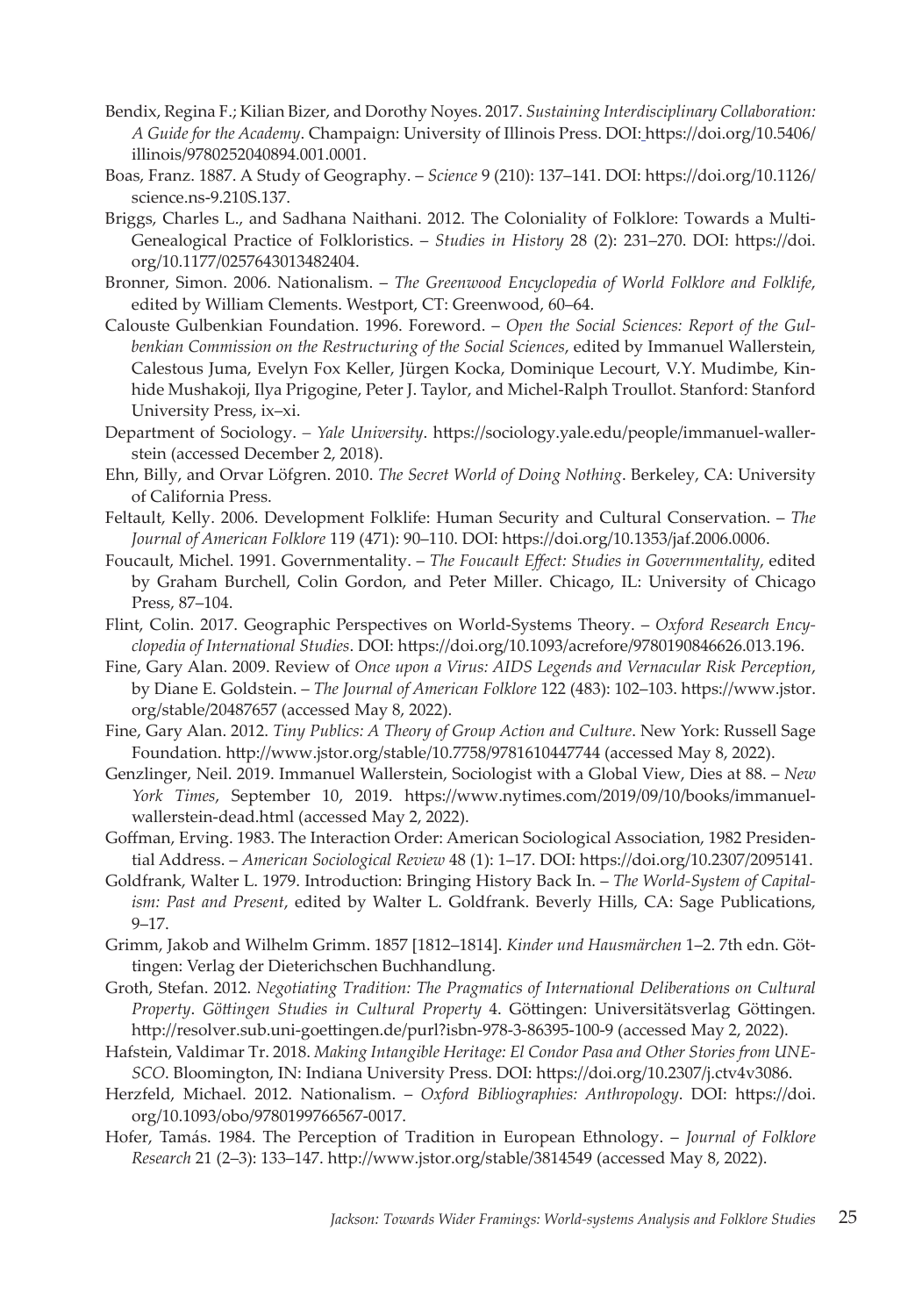- Huff, Richard. 2013. Governmentality. *Encyclopædia Britannica*. London: Encyclopædia Britannica. https://www.britannica.com/topic/governmentality (accessed December 10, 2018).
- Hufford, Mary. N.d. *Tending the Commons: Folklife and Landscape in Southern West Virginia*. Digital Collection, Library of Congress. https://www.loc.gov/collections/folklife-and-landscape-insouthern-west-virginia/about-this-collection/ (accessed December 5, 2018).
- Hufford, Mary. 1997. American Ginseng and the Idea of the Commons. *Folklife Center News* 19  $(1-2)$ : 3-18.
- Hufford, Mary. 2002. Reclaiming the Commons: Narratives of Progress, Preservation, and Genseng. – *Culture, Environment and Conservation in the Appalachian South*, edited by Benita J. Howell. Urbana, IL: University of Illinois Press, 100–120.
- Hufford, Mary. 2003. Knowing Ginseng: The Social Life of an Appalachian Root. – *Cahiers de littérature orale* 53–54: 265–294.
- Hufford, Mary. 2005. Ramp Suppers, Biodiversity, the Integrity of Mountains. *Cornbread Nation*  III*: The Best of Writing about Foods of the Mountain South*, edited by Ronni Lundy. Chapel Hill, NC: University of North Carolina Press, 108–116.
- Hufford, Mary. 2006. Molly Mooching on Bradley Mountain: The Aesthetic Ecology of Appalachian Morels. – *Gastronomica: The Journal of Critical Food Studies* 6 (2): 49–56. DOI: https://doi. org/10.1525/gfc.2006.6.2.49.
- Hufford, Mary; Dianne Bady, Janet Keating, Laura Forman, and Corinna McMackin. 2011. *Waging Democracy in the Kingdom of Coal: OVEC [Ohio Valley Environmental Coalition] and the Movement for Social and Environmental Justice in Central Appalachia*. Revised edn. Philadelphia, PA: University of Pennsylvania.
- Jackson, Jason Baird, ed. 2012. *Yuchi Indian Histories Before the Removal Era*. Lincoln, NE: University of Nebraska Press. https://www.jstor.org/stable/j.ctt1d9nqx5 (accessed May 8, 2022).
- Jackson, Jason Baird. 2013. The Story of Colonialism, or Rethinking the Ox-Hide Purchase in Native North America and Beyond. – *The Journal of American Folklore* 126 (499): 31–54. DOI: https://doi.org/10.5406/jamerfolk.126.499.0031.
- Jespersen, Astrid Pernille, and Tine Damsholt. 2014. Innovation, Resistance or Tinkering: Rearticulating Everyday Life in an Ethnological Perspective. – *Ethnologia Europaea* 44 (2): 17–30. DOI: https://doi.org/10.16995/ee.1124.
- Ivey, Saundra Keyes. 1977. Ascribed Ethnicity and the Ethnic Display Event: The Melungeons of Hancock County, Tennessee. – *Western Folklore* 36 (1): 85–107. DOI: https://doi. org/10.2307/1498216.
- Kenny, Erin. 2007. Bellydance in the Town Square: Leaking Peace through Tribal Style Identity. – *Western Folklore* 66 (3–4): 301–327. http://www.jstor.org/stable/25474870 (accessed May 8, 2022).
- Kirshenblatt-Gimblett, Barbara. 1998. Folklore's Crisis. *The Journal of American Folklore* 111 (441): 281–327. DOI: https://doi.org/10.2307/541312.
- Lee Richard E. 2014. Disciplines and the University, Today and Tomorrow. *Review* 37 (1): 61–80. https://www.jstor.org/stable/90007843 (accessed May 8, 2022).
- Limón, José E. 1983. Western Marxism and Folklore: A Critical Introduction. *The Journal of American Folklore* 96 (379): 34–52. DOI: https://doi.org/10.2307/539833.
- Marcus, George E. 1986. Ethnography in the Modern World System. *Writing Culture: The Poetics and Politics of Ethnography*, edited by James Clifford and George E. Marcus. Berkeley, CA: University of California Press, 165–193.
- Marcus, George. 1995. Ethnography in/of the World System: The Emergence of Multi-Sited Ethnography. – *Annual Review of Anthropology* 24: 95–117. DOI: https://doi.org/10.1146/annurev. an.24.100195.000523.
- Mechling, Jay. 1997. Folklore and the Civil Sphere. *Western Folklore* 56 (2): 113–137. DOI: https:// doi.org/10.2307/1500202.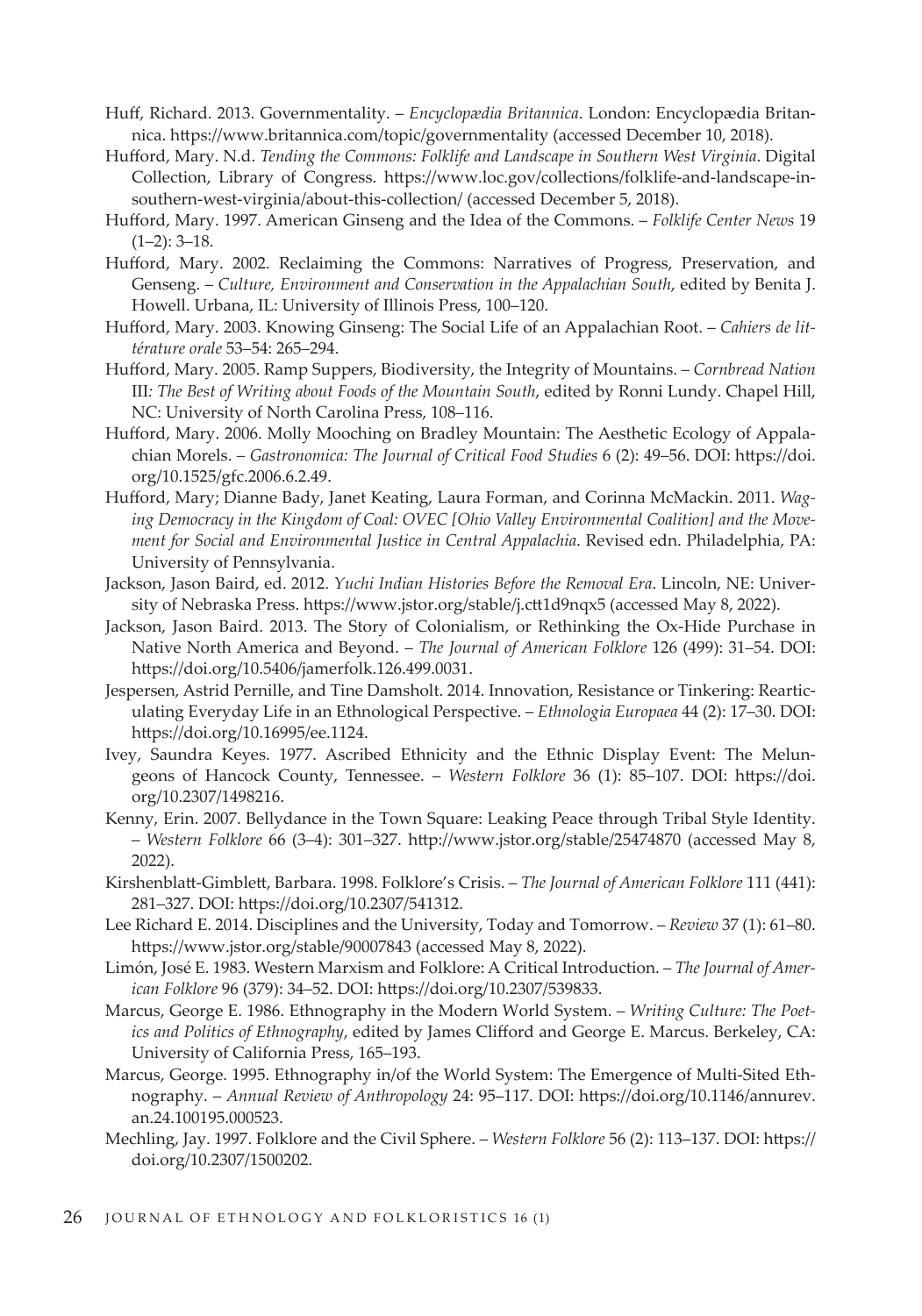- Naithani, Sadhana. 1997. The Colonizer-Folklorist. *Journal of Folklore Research* 34 (1): 1–14. http:// www.jstor.org/stable/3814697 (accessed May 8, 2022).
- Naithani, Sahana. 2001. Prefaced Space: Tales of the Colonial British Collectors of Indian Folklore. – *Imagined States: Nationalism, Utopia, and Longing in Oral Cultures*, edited by Luisa Del Giudice and Gerald Porter. Logan, UT: Utah State University Press, 64–79. DOI: https://doi. org/10.2307/j.ctt46nxsn.5.
- Naithani, Sadhana. 2002. To Tell a Tale Untold: Two Folklorists in Colonial India. *Journal of Folklore Research* 39 (2–3): 201–216. DOI: https://doi.org/10.2979/JFR.2002.39.2-3.201.
- Naithani, Sadhana. 2008. Colonialism. *The Greenwood Encyclopedia of Folktales and Fairy Tales*, edited by Donald Haase. Westport, CT: Greenwood Press, 222–226.
- Naithani, Sadhana. 2010. *The Story-Time of the British Empire: Colonial and Postcolonial Folkloristics*. Jackson, MS: University Press of Mississippi. DOI: https://doi.org/10.14325/mississippi/9781604734553.001.0001.
- Noyes, Dorothy. 1995. Group. *The Journal of American Folklore* 108 (430): 449–478. DOI: https:// doi.org/10.2307/541656.
- Noyes, Dorothy. 2012. The Social Base of Folklore. *A Companion to Folklore*, edited by Regina F. Bendix and Galit Hasan‐Rokem. Malden, MA: Wiley-Blackwell, 13–39. DOI: https://doi. org/10.1002/9781118379936.ch1
- Noyes, Dorothy. 2016. *Humble Theory: Folklore's Grasp on Social Life*. Bloomington, IN: Indiana University Press. DOI: https://doi.org/10.2307/j.ctt1zxz0bs.
- Ó Giolláin, Diarmuid. 2017. Province, Nation and Empire: The Remit of Folklore Studies. *Mapping the History of Folklore Studies: Centres, Borderlands and Shared Spaces*, edited by Dace Bula and Sandis Laime. Newcastle-upon-Tyne: Cambridge Scholars Publisher, 207–222.
- Ohio State University, The. 2022. Noyes Named Director of Mershon Center. *College News,* March 25, 2022. https://artsandsciences.osu.edu/news/noyes-director-mershon-center (accessed May 2, 2022).
- Oring, Elliott. 1998. Anti Anti-"Folklore". *The Journal of American Folklore* 111 (441): 328–338. DOI: https://doi.org/10.2307/541313.
- Rojas, Carlos Antonio Aguirre. 2012. The World-Systems Analysis Perspective: An Interview with Immanuel Wallerstein. – *Uncertain Worlds: World-Systems Analysis in Changing Times*, edited by Immanuel Wallerstein, Carlos Antonio Aguirre Rojas, and Charles Lemert. Boulder, CO: Paradigm Publishers, 1–100.
- Sahlins, Marshall. 1993. Goodbye to Tristes Tropes: Ethnography in the Context of Modern World History. – *The Journal of Modern History* 65 (1): 1–25. DOI: https://doi.org/10.1086/244606.
- Sahlins, Marshall. 1999. What is Anthropological Enlightenment? Some Lessons of the Twentieth Century. – *Annual Review of Anthropology* 28: i–xxiii. DOI: https://doi.org/10.1146/annurev. anthro.28.1.0.
- Samper, David. 2002. Cannibalizing Kids: Rumor and Resistance in Latin America. *Journal of Folklore Research* 39 (1): 1–32. http://www.jstor.org/stable/3814829 (accessed May 8, 2022).
- SIEF. 2022. *Ethnological Sensations*. [Digital Project]. Amsterdam: Société Internationale d´Ethnologie et de Folklore. https://www.siefhome.org/videos/ethno\_sensations (accessed April 19, 2022).
- Strauss, Sarah. 2002. The Master's Narrative: Swami Sivananda and the Transnational Production of Yoga. – *Journal of Folklore Research* 39 (2–3): 217–241. DOI: https://doi.org/10.2979/ JFR.2002.39.2-3.217.
- Thoms, William J. 1996. "Folk-Lore," from "The Athenæum," August 22, 1846. *Journal of Folklore Research* 33 (3): 187–189. http://www.jstor.org/stable/3814673 (accessed May 8, 2022).
- Turgeon, Laurier, and Madeleine Pastinelli. 2002. "Eat the World": Postcolonial Encounters in Quebec City's Ethnic Restaurants. – *The Journal of American Folklore* 115 (456): 247–468. DOI: https://doi.org/10.2307/4129222.